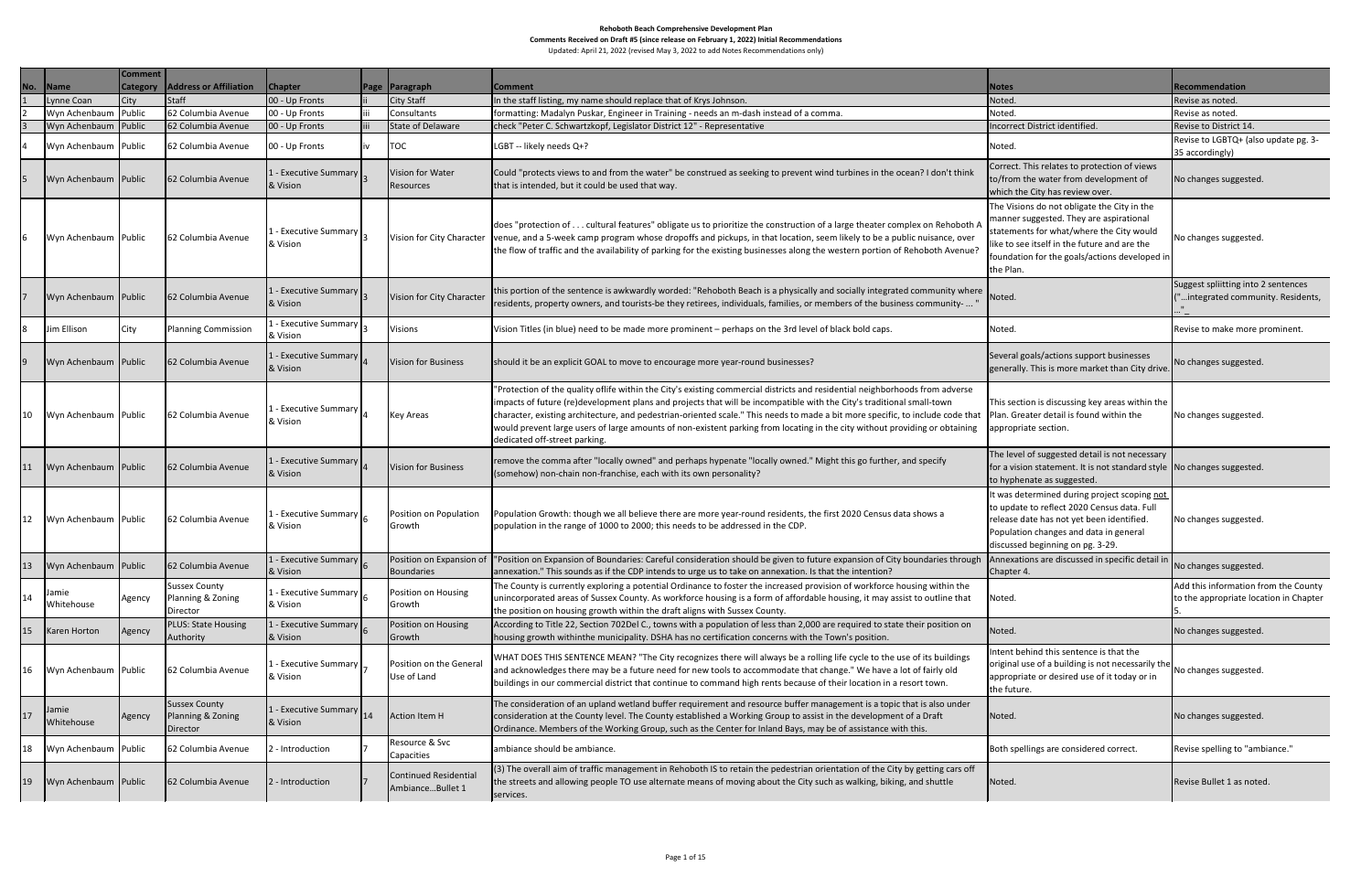**Comments Received on Draft #5 (since release on February 1, 2022) Initial Recommendations**

|           |                             | <b>Comment</b>            |                                                                                        |                                      |                                                           |                                                                                                                                                                                                                                                                                                                                                                                                                                                                                                                                                                                                                                                                                                                                                                                                                                                                                                                                                                                                                                                                                                                                                                                                                                                                                                                                                                                                                                                                                                                                                                                                                                                                                                                                                                                                                                                    |                                                                                                                                                                                                                                                                                                                                                    |                                                                                                                                   |
|-----------|-----------------------------|---------------------------|----------------------------------------------------------------------------------------|--------------------------------------|-----------------------------------------------------------|----------------------------------------------------------------------------------------------------------------------------------------------------------------------------------------------------------------------------------------------------------------------------------------------------------------------------------------------------------------------------------------------------------------------------------------------------------------------------------------------------------------------------------------------------------------------------------------------------------------------------------------------------------------------------------------------------------------------------------------------------------------------------------------------------------------------------------------------------------------------------------------------------------------------------------------------------------------------------------------------------------------------------------------------------------------------------------------------------------------------------------------------------------------------------------------------------------------------------------------------------------------------------------------------------------------------------------------------------------------------------------------------------------------------------------------------------------------------------------------------------------------------------------------------------------------------------------------------------------------------------------------------------------------------------------------------------------------------------------------------------------------------------------------------------------------------------------------------------|----------------------------------------------------------------------------------------------------------------------------------------------------------------------------------------------------------------------------------------------------------------------------------------------------------------------------------------------------|-----------------------------------------------------------------------------------------------------------------------------------|
| No.<br>20 | Name<br>Jamie<br>Whitehouse | <b>Category</b><br>Agency | <b>Address or Affiliation</b><br><b>Sussex County</b><br>Planning & Zoning<br>Director | <b>Chapter</b><br>2 - Introduction   | <b>Page Paragraph</b><br>Planning for<br>PhysicalBullet 4 | <b>Comment</b><br>The concept of the establishment of a mixed-use zone to enable the blending of residential and commercial uses would be<br>beneficial and generates no concerns in terms of compatibility with the existing zoning districts of adjacent land within the<br>County's jurisdiction.                                                                                                                                                                                                                                                                                                                                                                                                                                                                                                                                                                                                                                                                                                                                                                                                                                                                                                                                                                                                                                                                                                                                                                                                                                                                                                                                                                                                                                                                                                                                               | <b>Notes</b><br>Noted.                                                                                                                                                                                                                                                                                                                             | Recommendation<br>No changes suggested.                                                                                           |
| 21        | Jim Ellison                 | <b>City</b>               | Planning Commission                                                                    | 2 - Introduction                     | 2020 CDP Process                                          | I believe the section on "2020 Comprehensive Development Plan Process" should not be listed under "Comprehensive<br>Development Plan History". It should be elevated to "primary topic" status. Thus, Chapter 2 will have three primary topics:<br>"Authority to Plan", "CDP History" and "2020 CDP Plan Process". The Table of Contents and the orange box on Page 2-2<br>should be updated to reflect this.                                                                                                                                                                                                                                                                                                                                                                                                                                                                                                                                                                                                                                                                                                                                                                                                                                                                                                                                                                                                                                                                                                                                                                                                                                                                                                                                                                                                                                      | Noted                                                                                                                                                                                                                                                                                                                                              | Revise Plan as suggested.                                                                                                         |
| 22        | Dorothy Morris              | Agency                    | PLUS: Office of State<br>Planning Coordination                                         | 2 - Introduction                     | Mapping                                                   | Congratulations to the City of Rehoboth on a very well written plan which will guide the city through the upcoming years.<br>The area around Rehoboth is developing rapidly and having a plan to guide growth will be an important tool for City.<br>Implementation of the goals and elements set forth in this plan will help the city manage future growth while helping the<br>city retain it's the plan contains many sound strategies and plan elements that will work together to manage that growth<br>while helping the city retain the small town charm and rich history. The following suggestions should be considered: Page 2-9 a recommendation, suggest re-incorporating<br>states that the city experienced a nine month delay to address parcel based mapping differences between the city and<br>county records. The city should expand this section to provide a brief summary of the issue, the steps that have been taken<br>to rectifr the situation, and any additional steps that remain to ensure the issue is fully addressed.                                                                                                                                                                                                                                                                                                                                                                                                                                                                                                                                                                                                                                                                                                                                                                                            | Noted. The PC previously requested this<br>detail be removed from the draft. While only<br>here or in alternative location.                                                                                                                                                                                                                        | Update language as requested.                                                                                                     |
| 23        | Wyn Achenbaum   Public      |                           | 62 Columbia Avenue                                                                     | 2 - Introduction                     | Surveys                                                   | It needs to be pointed out that, while the Community Survey was intended for City residents only, a significant number of<br>the respondents to the Community Survey revealed themselves to live beyond City limits, thereby skewing the results.<br>(Future surveys need to differentiate between City folks -- including those who own homes here but whose primary<br>residence is elesewhere -- and those who live locally but beyond city limits. And surveys of residents should not be<br>publicized via media likely to reach non-residents.) Consider a multiple choice question offering "within the city" "North<br>Shores or Henlopen Acres" "other 19971" "19958" "19966" and "other" as choices, and asking them to fill in a zipcode. Then<br>cross-tabulate. In the same vein, future surveys to be used for decision-making need to be developed by someone with<br>professional experience in survey design; likely a retiree can be found locally.                                                                                                                                                                                                                                                                                                                                                                                                                                                                                                                                                                                                                                                                                                                                                                                                                                                                              | Noted. Full results of the survey are available<br>publicly.                                                                                                                                                                                                                                                                                       | No changes suggested.                                                                                                             |
|           | Wyn Achenbaum   Public      |                           | 62 Columbia Avenue                                                                     | ! - Introduction                     |                                                           | Title 22, Section 702(b) of Delaware Code ends with these words: "in the judgment of the municipality, best promotes the<br>health, safety, prosperity and general public welfare of the jurisdiction's residents." And the fact that that sentence begins<br>with "The comprehensive plan for municipalities of greater than 2,000 population shall also contain  " likely doesn't mean<br>that the City is excluded from prioritizing the health, safety, prosperity and general public welfare of the jurisdiction's<br>residents. It isn't until page 1-7 that the CDP mentions that the City under discussion is a single square mile.<br>. Our small size and our status as an island (off another island, created by the Delaware Canal), are defming factors.<br>• We share that east-of-the-1.rR-Canal island with a state park, 2 named communities to our north and two to the south (DB,<br>IB), and some non-municipal land (sometimes said to be forgotten, at least in terms of not receiving certain municipal<br>services).<br>• We have just 3 access points - 1 from the mainland: Rehoboth A venue and two from the "Forgotten Mile," State Road and<br>Bayard Avenue. Just 3. The vast majority of those arriving and leaving utilize Rehoboth A venue. It seems to me that the fact<br>of our size, and our most recent population data,1 2 belong up front. 11 think I recall seeing initial 2020 Census data I found<br>puzzling: a year-round population considerably lower than what most of us carry in our heads. 2Estimates (along with their<br>sources) of the summer population- broken out by owneroccupied residences, rental houses and condos, hotel rooms, day-<br>visitors - on holidays and peak weeks, and on peak day and peak hour, would be very helpful perspective for a wide variety<br>of purposes. | Noted                                                                                                                                                                                                                                                                                                                                              | No changes suggested.                                                                                                             |
| 25        | Jim Ellison                 | City                      | Planning Commission                                                                    | 3 - Community<br>Character & Profile | <b>Principal Topics</b>                                   | The orange box should list only the primary topics in the chapter: "Community Character", "City Government & Community Noted.<br>Organizations", and "Community Profile". The Table of Contents correctly describes this chapter.                                                                                                                                                                                                                                                                                                                                                                                                                                                                                                                                                                                                                                                                                                                                                                                                                                                                                                                                                                                                                                                                                                                                                                                                                                                                                                                                                                                                                                                                                                                                                                                                                  |                                                                                                                                                                                                                                                                                                                                                    | Revise as suggested.                                                                                                              |
| 26        | Susan Gay                   | City                      | <b>Board of Commissioners</b>                                                          | 3 - Community<br>Character & Profile | Country Club Estates                                      | The descriptive paragraph and the map that is on page 3-13 of the Plan are wrong. First, it includes Scarborough Ave<br>Extended and the school. Secondly, it includes the commercial properties all along Rehoboth Avenue up to Scarborough and  we received comments from Commissioner<br>Scarborough Village. CCE does not include commercial section, Scarborough Extended, the school and the condos of<br>Scarborough Village. [Suggested description/map update] Country Club Estates is generally bounded by Scarborough Avenue  indicated the previous borders for Schoolvue<br>to the east, the western finger of Silver Lake and the Schoolvue neighborhood to the south, State Road to the west, and the<br>Scarborough Village condominium complex to the north.                                                                                                                                                                                                                                                                                                                                                                                                                                                                                                                                                                                                                                                                                                                                                                                                                                                                                                                                                                                                                                                                      | Noted. Original maps (previous draft) showed<br>neighborhood areas depicted as from<br>another City source document. Additionally,<br>Gossett during review of Draft #3 that<br>and Country Club Estates were incorrect.<br>From his comments, he'd asked Max Hamby<br>to prepare two maps showing what he<br>indicated as the correct boundaries. | Update maps and language for each<br>Neighborhood, coordinating with the<br>City. This item to be updated in future<br>M&C draft. |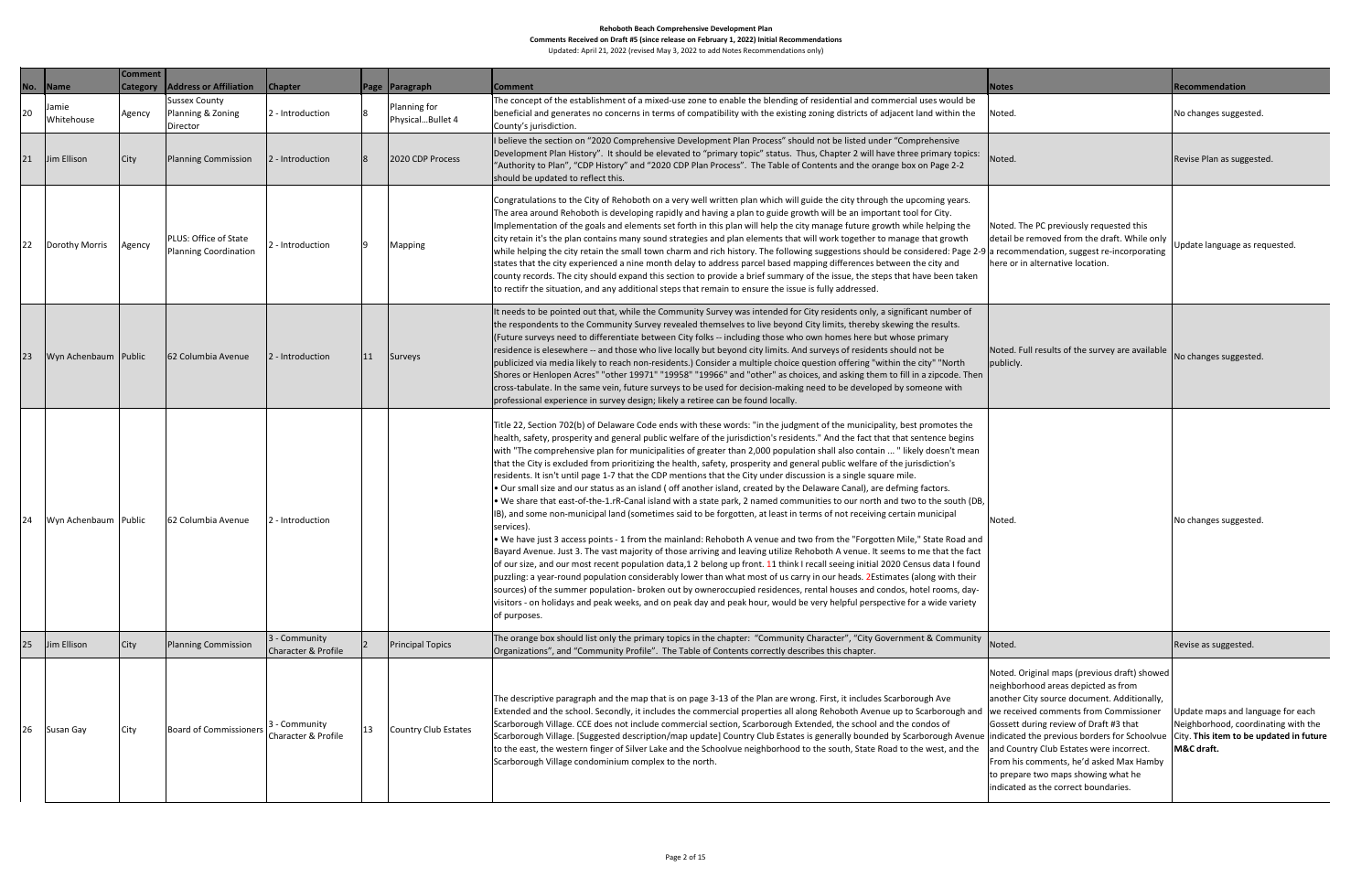**Comments Received on Draft #5 (since release on February 1, 2022) Initial Recommendations**

| ٧o. | Name                                  | <b>Comment</b><br><b>Category</b> | <b>Address or Affiliation</b>                             | <b>Chapter</b>                                  |     | <b>Page Paragraph</b>                        | <b>Comment</b>                                                                                                                                                                                                                                                                                                                                                                                                                                                                                                                                                                                                                                                  | <b>Notes</b>                                                                                                                                                                                                     | Recommendation                                                                                                                         |
|-----|---------------------------------------|-----------------------------------|-----------------------------------------------------------|-------------------------------------------------|-----|----------------------------------------------|-----------------------------------------------------------------------------------------------------------------------------------------------------------------------------------------------------------------------------------------------------------------------------------------------------------------------------------------------------------------------------------------------------------------------------------------------------------------------------------------------------------------------------------------------------------------------------------------------------------------------------------------------------------------|------------------------------------------------------------------------------------------------------------------------------------------------------------------------------------------------------------------|----------------------------------------------------------------------------------------------------------------------------------------|
|     | Susan Gay                             | City                              | <b>Board of Commissioners</b>                             | 3 - Community<br>Character & Profile            | 14  | <b>Grove/Camp Meeting</b><br>Area            | There are no trailers! Haven't been in years. I'm also not sure that the variety of styles is any more than in any other<br>neighborhood! I have always heard this area referred to as the Encampment Grounds. It didn't think it included anything<br>north of Rehoboth Ave, certainly not Sussex St. Also, Jones Lane (a dead-end street added about 2010 is not shown here.) So<br>I think the map below is inaccurate as well.                                                                                                                                                                                                                              | Noted.                                                                                                                                                                                                           | Update maps and language for each<br>Neighborhood, coordinating with the<br>City. This item to be updated in future<br>M&C draft.      |
|     | Wyn Achenbaum   Public                |                                   | 62 Columbia Avenue                                        | 3 - Community<br>Character & Profile            |     | City Boards &<br>Commissions                 | The members of the other City Boards and Commissions are all appointed by the Board of Commissioners for staggered<br>three-year terms. The City's Boards and Commissions generally                                                                                                                                                                                                                                                                                                                                                                                                                                                                             | Noted.                                                                                                                                                                                                           | Add "s" to Commission.                                                                                                                 |
| 0ç  | Susan Gay                             | <b>City</b>                       | <b>Board of Commissioners</b>                             | - Community<br>haracter & Profile               |     | Trees & Green<br>Infrastructure<br>Committee | Delete third bullet regarding 40% canopy coverage - no longer accurate.                                                                                                                                                                                                                                                                                                                                                                                                                                                                                                                                                                                         | Missed during Draft #5 revisions.                                                                                                                                                                                | Delete bullet as noted.                                                                                                                |
|     | Wyn Achenbaum Public                  |                                   | 62 Columbia Avenue                                        | 3 - Community<br>Character & Profile            |     | Parking                                      | interesting to note that the Parking department was specifically told by PW not to comment on any parking issues in the CST<br>application other than the fire lanes [old driveway cuts] out front. No consideration of handicapped parking, or the need for<br>parking spaces for a 25,000sf complex, or for theaters buildings seating 300 people and requiring staff, all likely to arrive by<br>car. Where is this responsibility?                                                                                                                                                                                                                          | Review/comment on number/type of parking<br>spaces is under the purview of the Building<br>Official or designee.                                                                                                 | No changes suggested.                                                                                                                  |
|     | <b>Hunter Davis</b><br><b>Ellison</b> | City                              | Planning Commission                                       | 3 - Community<br><b>Character &amp; Profile</b> | 130 | Table 3-2                                    | DELETE. Table 3-2. Population Trends (1990-2019) THE DATA IN THIS TABLE COMES FROM ACS WHILE OTHER TABLES ABOUT<br>THE SAME ISSUE USE DPC DATA. THE DISCREPANCIES BETWEEN THE TWO DATA SOURCES CAUSE UNNECESSARY CONFUSION<br>WITHOUT ADDING ANY INFORMATION OF IMPORTANCE. DELETION WILL ALLOW EDITING OF "SUMMARY OF POPULATION<br>CHANGES" PARAGRAPH ON PAGE 3-33 (SEE BELOW).                                                                                                                                                                                                                                                                               | ACS data is only used for the 2019 column -<br>others are from noted decennial census (as<br>per source notes). OSPC guidance notes that<br>demographic information and trends should<br>be noted and discussed. | Remove reference to other<br>jurisdictions. Update 2019 ACS data to<br>reflect 2020 Census Redistricting.<br>Update related narrative. |
|     | <b>Hunter Davis</b><br><b>Ellison</b> | City                              | <b>Planning Commission</b>                                | 3 - Community<br>Character & Profile            |     | Table 3-3                                    | LEAVE IN BUT EDIT REFERENCES TO IT IN THE TEXT. Table 3-3. Population Projections (2010-2050). TEXT NOW INCLUDES<br>REFERENCE TO THE 19% INCREASE IN THE DECADE PRIOR TO 2020, BUT FOR PLANNING PURPOSES THE TAKEAWAY SHOULD Noted.<br>BE THAT GROWTH IN REHOBOTH IS PROJECTED TO SLOW DOWN MORE AND MORE FROM 2020 (i.e., NOW) UNTIL 2050.                                                                                                                                                                                                                                                                                                                     |                                                                                                                                                                                                                  | Update text to add emphasis as noted                                                                                                   |
|     | <b>Hunter Davis</b><br><b>Ellison</b> | <b>City</b>                       | <b>Planning Commission</b>                                | 3 - Community<br>Character & Profile            | I3: | Figure 3-3                                   | DELETE. Figure 3-3. City Population Projections (2010-2050) THIS FIGURE DUPLICATES DATA IN TABLE 3-3.                                                                                                                                                                                                                                                                                                                                                                                                                                                                                                                                                           | Noted.                                                                                                                                                                                                           | Delete as requested.                                                                                                                   |
|     | <b>Hunter Davis</b><br>Ellison        | City                              | <b>Planning Commission</b>                                | 3 - Community<br>Character & Profile            | I31 | able 3-4                                     | DELETE. Table 3-4. Population Projections—Comparisons (2010-2050) THIS TABLE INCLUDES PROJECTIONS FOR<br>GEORGETOWN, LEWES AND MILTON., THAT HAVE LITTLE RELEVANCE FOR FUTURE LAND USE PLANNING IN RB. ALSO, MUCH<br>OF THE DATA FOR RB, DB, AND HA DUPLICATES OR IS INCONSISTENT WITH DATA IN TABLE 3-2.                                                                                                                                                                                                                                                                                                                                                       | As with other comparisons, provided to add<br>local context.                                                                                                                                                     | Delete as requested.                                                                                                                   |
|     | <b>Hunter Davis</b><br><b>Ellison</b> | City                              | Planning Commission                                       | 3 - Community<br>Character & Profile            | 32  | Table 3-5                                    | DELETE. Table 3-5. Sussex County Seasonal Population Projections (2010-2050) HOUSING ISSUES ARE DISCUSSED AT LENGTH<br>AND IN DETAIL IN CHAPTER 5-HOUSING AND ECONOMIC DEVELOPMENT. DO NOT BELIEVE THAT THESE ISSUES NEED TO BE<br>ADDRESSED IN CHAPTER 3 AS WELL, PARTICULARLY SINCE THE DISCUSSION IN CHAPTER 3 FOCUSES ON COUNTY<br><b>POPULATION CHANGES.</b>                                                                                                                                                                                                                                                                                               | ncluded as these are the only official<br>seasonal projections available at any level.                                                                                                                           | Delete as requested.                                                                                                                   |
|     | Hunter Davis<br>Ellison               | City                              | <b>Planning Commission</b>                                | 3 - Community<br>Character & Profile            |     | Summary of Population<br>Data                | The numbers for year-round population and seasonal population are estimates. For these categories, the Plan uses data from projections annually and will begin utilizing<br>the Delaware Population Consortium. We note, however, that the American Community Survey estimates the current year-<br>round population of Rehoboth Beach to be smaller (1,400) than the DPC estimate (1,578). Even though the difference may<br>seem insubstantial, the discrepancy could be compounded for future years depending on the rate of growth.                                                                                                                         | DPC is required by State law to update their<br>2020 Census counts when appropriate.<br>Recommend review as these are released<br>(~October timeframe), particularly with 2025<br>review.                        | Add suggested language to end of<br>section.                                                                                           |
|     | <b>Hunter Davis</b><br><b>Ellison</b> | City                              | <b>Planning Commission</b>                                | - Community<br>Character & Profile              | 33  | Summary of Population<br>Data                | Seasonal population data must also be considered with care. Based on personal and anecdotal  [No change in remainder of<br>the section]                                                                                                                                                                                                                                                                                                                                                                                                                                                                                                                         | Noted.                                                                                                                                                                                                           | Revise 1st sentence of 2nd paragraph<br>to reflect suggestion.                                                                         |
|     | Hunter Davis<br>Ellison               | City                              | <b>Planning Commission</b>                                | 3 - Community<br>Character & Profile            |     | Table 3-6                                    | LEAVE IN BUT EDIT TO INCLUDE HISPANIC/LATINO DATA IN TABLE 3.8. Table 3-6. Racial Composition (2019)                                                                                                                                                                                                                                                                                                                                                                                                                                                                                                                                                            | Hispanic/Latino statistics reported distinct<br>from Race. Can add but will remain distinct<br>from race categories.                                                                                             | Comment withdrawn. No change<br>needed.                                                                                                |
|     | <b>Hunter Davis</b><br><b>Ellison</b> | City                              | <b>Planning Commission</b>                                | - Community<br><b>Character &amp; Profile</b>   | 134 | Table 3-7                                    | LEAVE IN BUT EDIT TO INCLUDE HISPANIC/LATINO DATA IN TABLE 3.8. Table 3-7. Change in City Racial Composition (2000-<br>$ 2019\rangle$                                                                                                                                                                                                                                                                                                                                                                                                                                                                                                                           | Hispanic/Latino statistics reported distinct<br>from Race. Can add but will remain distinct<br>from race categories.                                                                                             | Comment withdrawn. No change<br>needed.                                                                                                |
|     | <b>Hunter Davis</b><br>Ellison        | City                              | <b>Planning Commission</b>                                | 3 - Community<br>Character & Profile            |     | Table 3-8                                    | DELETE. Table 3-8. City Hispanic or Latino Origin (2000-2019) RECOMMEND INCLUDING THIS DATA IN THIS TABLE IN TABLES<br>3-6 AND 3-7 ABOVE.                                                                                                                                                                                                                                                                                                                                                                                                                                                                                                                       | Hispanic/Latino statistics reported distinct<br>from Race. Can add but will remain distinct<br>from race categories.                                                                                             | Comment withdrawn. No change<br>needed.                                                                                                |
|     | Carlton Hall                          | Agency                            | <b>PLUS: State Historic</b><br><b>Preservation Office</b> | 3 - Community<br>Character & Profile            |     |                                              | The Rehoboth Comprehensive Plan includes a History and Historical Resources sections in Chapter 3. The Delaware SHPO<br>appreciates Rehoboth Beach for addressing preservation in their plan and encourages the City of Rehoboth Beach to pursue<br>listings a proposed Historic District in the National Register of Historic Places. A major benefit of listing is that properties<br>become eligible for financial incentives in the form of federal and state historic preservation tax credits and occasional<br>grants. The SHPO office also encourages the city of Rehoboth to include specif, rcs of when they plan to work on preservation<br>lissues. | Noted.                                                                                                                                                                                                           | No changes suggested.                                                                                                                  |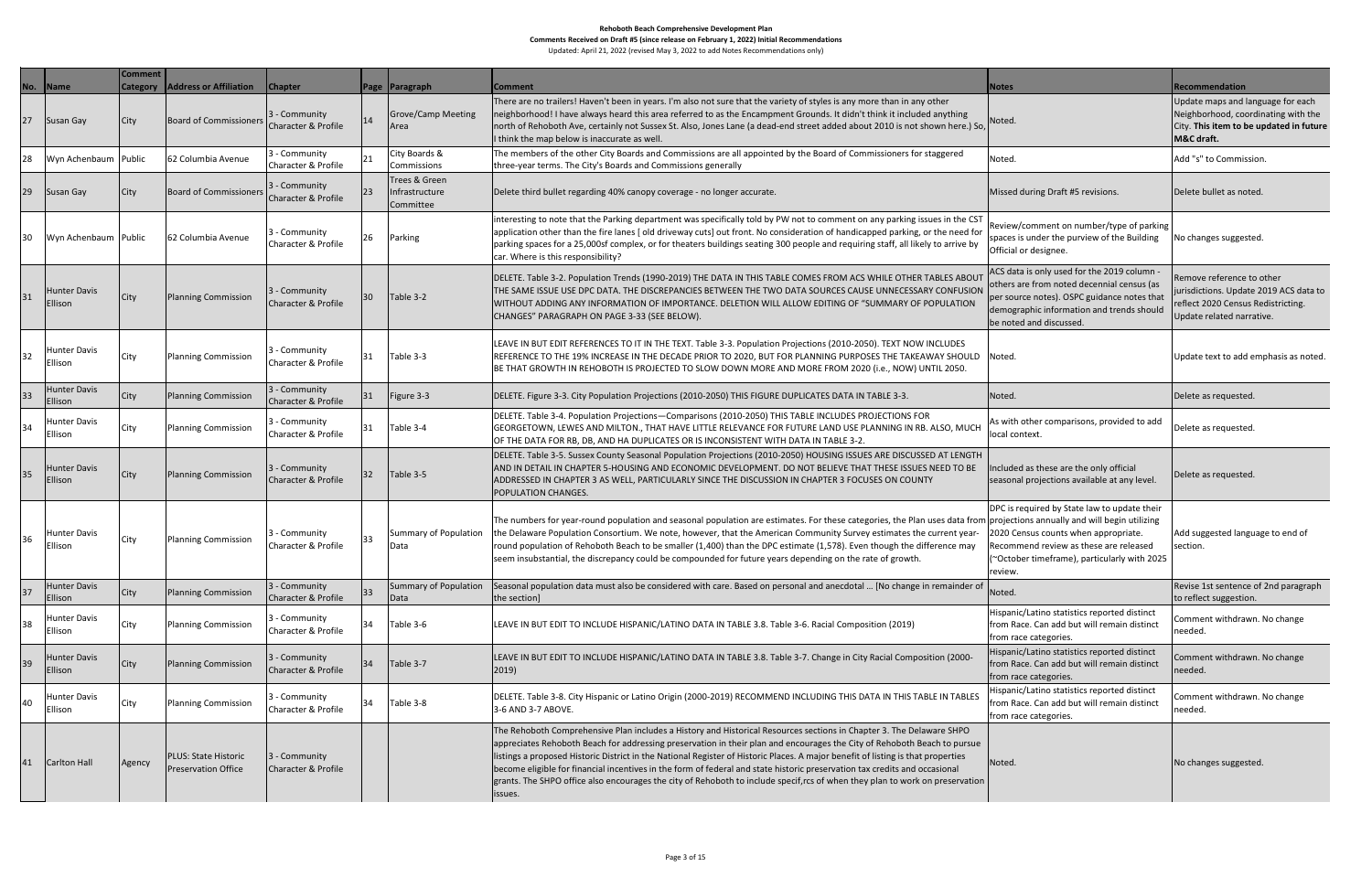**Comments Received on Draft #5 (since release on February 1, 2022) Initial Recommendations**

|     |                                | <b>Comment</b>  |                                                           |                                      |    |                                   |                                                                                                                                                                                                                                                                                                                                                                                                                                                                                                                                                                                                        |                                                                                                                                                                                                                                                                                                                       |                                                                                                      |
|-----|--------------------------------|-----------------|-----------------------------------------------------------|--------------------------------------|----|-----------------------------------|--------------------------------------------------------------------------------------------------------------------------------------------------------------------------------------------------------------------------------------------------------------------------------------------------------------------------------------------------------------------------------------------------------------------------------------------------------------------------------------------------------------------------------------------------------------------------------------------------------|-----------------------------------------------------------------------------------------------------------------------------------------------------------------------------------------------------------------------------------------------------------------------------------------------------------------------|------------------------------------------------------------------------------------------------------|
| No. | <b>Name</b>                    | <b>Category</b> | <b>Address or Affiliation</b>                             | <b>Chapter</b>                       |    | Page   Paragraph                  | <b>Comment</b>                                                                                                                                                                                                                                                                                                                                                                                                                                                                                                                                                                                         | <b>Notes</b>                                                                                                                                                                                                                                                                                                          | Recommendation                                                                                       |
| 42  | Carlton Hall                   | Agency          | <b>PLUS: State Historic</b><br><b>Preservation Office</b> | 3 - Community<br>Character & Profile |    |                                   | The Delaware SHPO recommends creating a new Architectural Design Manual and revising the Architectural Review Task<br>Force in the future. The Delaware SHPO also recommends conducting an updated Architectural Survey with structures built<br>in 1972 now meeting minimum age requirement for National Register listing. The Architectural Survey should be conducted<br>by an individual who meets the Secretary of Interior's standards for architectural history.                                                                                                                                | Noted.                                                                                                                                                                                                                                                                                                                | Per Planning Commission, no change<br>suggested.                                                     |
| 43  | Carlton Hall                   | Agency          | <b>PLUS: State Historic</b><br><b>Preservation Office</b> | - Community<br>Character & Profile   |    |                                   | Note also that the statewide historic preservation plan, Partners in Preservation: Planning for the Future, Delaware's Historic<br>Preservation Plan 2018-2022, is now available online at https://history.delaware.govipdfs/2018-2022DelawareSHPOPlan.pdf<br>(single-page version for printing also available). The plan emphasizes partnering to achieve common goals and connecting<br>with other planning efforts. We encourage all municipalities to consider how the goals, strategies and actions outlined in the<br>new plan may support and be coordinated with their local planning efforts. | Noted.                                                                                                                                                                                                                                                                                                                | No changes suggested.                                                                                |
|     | Jim Ellison                    | City            | <b>Planning Commission</b>                                | - Land Use &<br>Annexation           |    | <b>Principal Topics</b>           | The orange box should list only the primary topics in the chapter: "Planning Environment", "Land Use within City Limits",<br>"City Zoning", "Annexation", and "Intergovernmental Coordination". This is as shown in the Table of Contents and followed $\,$ Noted.<br>in the chapter text.                                                                                                                                                                                                                                                                                                             |                                                                                                                                                                                                                                                                                                                       | Revise as suggested.                                                                                 |
| 45  | Jim Ellison                    | City            | <b>Planning Commission</b>                                | 4 - Land Use &<br>Annexation         |    | <b>PLUS</b>                       | "Preliminary Land Use Service" should have a 4th level heading.                                                                                                                                                                                                                                                                                                                                                                                                                                                                                                                                        | Noted.                                                                                                                                                                                                                                                                                                                | Revise as suggested.                                                                                 |
| 46  | Jamie<br>Whitehouse            | Agency          | <b>Sussex County</b><br>Planning & Zoning<br>Director     | 4 - Land Use &<br>Annexation         |    | Sussex County                     | The summary of the County's adopted Comp Plan is very thorough. The County's GIS layer on our online map shows the<br>boundaries of all Municipalities and the County has worked to update these to reflect those shown within each<br>Municipality's adopted Comprehensive Plan. The County would wish to re-draw Rehoboth's boundaries once the Comp Plan<br>is adopted to ensure that we have the latest and most accurate data.                                                                                                                                                                    | Noted. Once adopted, provide appropriate<br>GIS datasets to State & County (or work with   No changes suggested.<br>them to update as necessary).                                                                                                                                                                     |                                                                                                      |
| 47  | Jim Ellison                    | <b>City</b>     | <b>Planning Commission</b>                                | - Land Use &<br>Annexation           |    | County Growth Areas               | Suddenly you have introduced a "black caps underlined" heading that appears nowhere else. You have applied this heading<br>to the three growth areas described on this page. These growth areas are a subset of the "Sussex County Growth Areas"<br>section, and yet the black caps underlined heading would appear to me to be more important than the non-underlined black<br>caps heading of the section. I suggest that the three growth areas have a 4th level heading.                                                                                                                           | Bold/underlined was identified as the 4th<br>level heading (most sections do not go to this<br>lower hierarchy).                                                                                                                                                                                                      | Revise 4th level headings so they<br>appear less prominent.                                          |
| 48  | Jim Ellison                    | City            | <b>Planning Commission</b>                                | 4 - Land Use &<br>Annexation         |    | County Land<br>Development        | "Sussex County Land Development" should have a 3rd level heading as in Table of Contents.                                                                                                                                                                                                                                                                                                                                                                                                                                                                                                              | Noted.                                                                                                                                                                                                                                                                                                                | Revise as suggested.                                                                                 |
| 49  | Wyn Achenbaum Public           |                 | 62 Columbia Avenue                                        | - Land Use &<br>Annexation           |    | Table 4-4                         | the colors in the key in Table 4-4 don't seem to correspond to the map colors for what will be Map 4 -- check R-1 S and R-1; it Noted.<br>may be as simple as moving the "S" from the first line to the 2nd line of the key.                                                                                                                                                                                                                                                                                                                                                                           |                                                                                                                                                                                                                                                                                                                       | Correct colors/classification to reflect<br>Zoning Map.                                              |
| 50. | Wyn Achenbaum Public           |                 | 62 Columbia Avenue                                        | 4 - Land Use &<br>Annexation         |    | <b>Historical Code Changes</b>    | "Since THE adoption of 2010 CDP "                                                                                                                                                                                                                                                                                                                                                                                                                                                                                                                                                                      | Noted.                                                                                                                                                                                                                                                                                                                | Revise as suggested.                                                                                 |
|     | Dorothy Morris                 | Agency          | PLUS: Office of State<br><b>Planning Coordination</b>     | - Land Use &<br>Annexation           |    | Historical Code Changes           | CERTIFICATION COMMENT: Page 4-11 references table AD4-1 which was not included with the draft. Please ensure that<br>table is included in the final plan or remove the reference.                                                                                                                                                                                                                                                                                                                                                                                                                      | Noted. Should reference Appendix B.                                                                                                                                                                                                                                                                                   | Change reference to Table AB4-1.                                                                     |
| 52  | Wyn Achenbaum Public           |                 | 62 Columbia Avenue                                        | - Land Use &<br>Annexation           |    | City Zoning                       | CH4 needs to speak explicitly to zoning changes that are desired, and to those which are counterproductive; it needs to<br>speak to priorities.                                                                                                                                                                                                                                                                                                                                                                                                                                                        | The chapter identifies overall areas where<br>zoning (map and regulations) should or could<br>be updated. No changes to the Future Land<br>Use Map that would result in a zoning<br>amendment were identified. Subsequent<br>amendments will be driven by owner request<br>or in concert with changes to regulations. | No changes suggested.                                                                                |
| 53  | Hunter Davis<br><b>Ellison</b> | <b>City</b>     | <b>Planning Commission</b>                                | - Land Use &<br>Annexation           |    | Table 4-4                         | LEAVE IN BUT EDIT. Table 4-4. Zoning Composition THIS TABLE SHOULD BE LABELED TABLE 4-3.                                                                                                                                                                                                                                                                                                                                                                                                                                                                                                               | Noted.                                                                                                                                                                                                                                                                                                                | Revise all table numbers to reflect<br>deletions, etc. Update related<br>references in text and TOC. |
|     | Wyn Achenbaum Public           |                 | 62 Columbia Avenue                                        | - Land Use &<br>Annexation           | 14 | Annexation                        | My sense is that there is no great demand from within the City to expand our borders. (There may be landowners beyond<br>our borders who would prefer to be within City limits than beyond them, but whether accommodating that preference is a<br>priority for the City is the City's choice.) Rather, the CDP is our shared forum to focus inward, and establish our vision for the<br>City's next 10 years and beyond.                                                                                                                                                                              | The CDP's annexation discussion indicates<br>that the City has no plans to initiate<br>annexation but would be willing to entertain<br>petitions.                                                                                                                                                                     | No changes suggested.                                                                                |
| 55  | Wyn Achenbaum Public           |                 | 62 Columbia Avenue                                        | 4 - Land Use &<br>Annexation         |    | Intergovernmental<br>Coordination | says that property owners can research "Transportation, (e.g., impact studies, non-motorized connectivity, traffic analysis)"<br>is among the "key land development factors for property owners to research further." Really?                                                                                                                                                                                                                                                                                                                                                                          | This is meant to be advisory and that the City<br>does not control all elements of development<br>within its borders. The transportation studies $\bigg $ No changes suggested.<br>and analyses identified in this list are<br>primarily done by (or in concert with)<br>DelDOT.                                      |                                                                                                      |
| 56  | Whitehouse                     | Agency          | <b>Sussex County</b><br>Planning & Zoning<br>Director     | - Land Use &<br>Annexation           |    | Intergovernmental<br>Coordination | The inter-governmental sections are well written. I have no comments to add.                                                                                                                                                                                                                                                                                                                                                                                                                                                                                                                           | Noted.                                                                                                                                                                                                                                                                                                                | No changes suggested.                                                                                |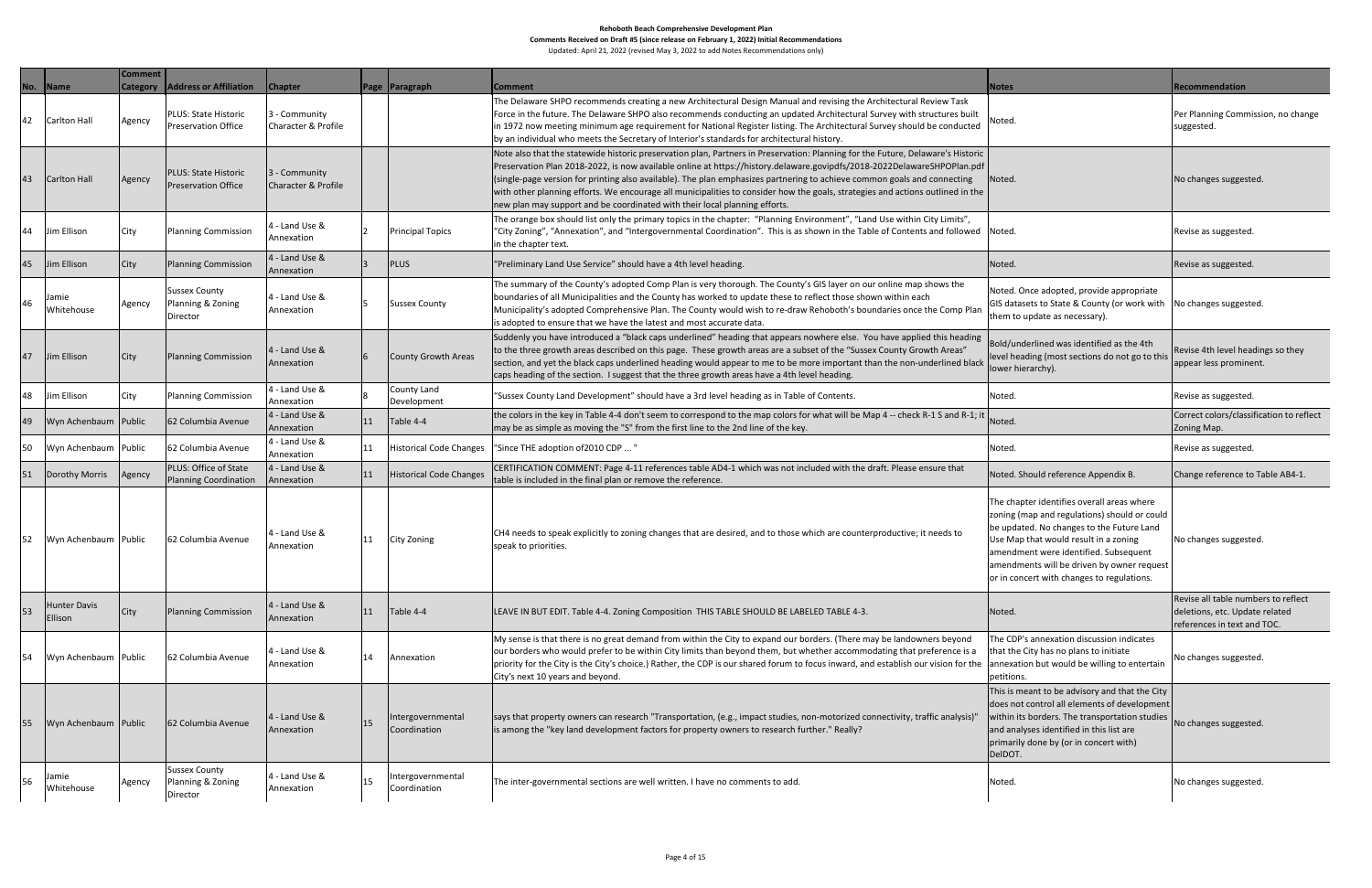**Comments Received on Draft #5 (since release on February 1, 2022) Initial Recommendations**

|      | No. Name                       | <b>Comment</b><br><b>Category</b> | <b>Address or Affiliation</b>                  | <b>Chapter</b>                                |    | Page   Paragraph                             | Comment                                                                                                                                                                                                                                                                                                                                                                                                                                                                                                                                                                                       | <b>Notes</b>                                                                                                                                                                                                                                       | <b>Recommendation</b>                                                                     |
|------|--------------------------------|-----------------------------------|------------------------------------------------|-----------------------------------------------|----|----------------------------------------------|-----------------------------------------------------------------------------------------------------------------------------------------------------------------------------------------------------------------------------------------------------------------------------------------------------------------------------------------------------------------------------------------------------------------------------------------------------------------------------------------------------------------------------------------------------------------------------------------------|----------------------------------------------------------------------------------------------------------------------------------------------------------------------------------------------------------------------------------------------------|-------------------------------------------------------------------------------------------|
|      | Jamie<br>Whitehouse            | Agency                            | Sussex County<br>Planning & Zoning<br>Director | $4 -$ Land Use &<br>Annexation                | 22 | Map 5                                        | The annexation areas shown on the map are very clear and the digital version has very good resolution. The County would<br>request that the final published version of the Comprehensive Plan include a similar or better high resolution version of the<br>plan.                                                                                                                                                                                                                                                                                                                             | Noted. The draft shared with the County was<br>a PDF that was reduced in size/compressed to<br>allow for distribution via email. Original/non- No changes suggested.<br>compressed map documents will be<br>available.                             |                                                                                           |
|      | Wyn Achenbaum Public           |                                   | 62 Columbia Avenue                             | I - Land Use &<br>Annexation                  |    |                                              | While we have plenty to offer the upscale visitor, focusing on more-more-more is not going to serve the wide range of<br>Delaware residents and others for whom RB is "their beach." We need to be kid-friendly, to attract the young families.                                                                                                                                                                                                                                                                                                                                               | No revisions identified.                                                                                                                                                                                                                           | No changes suggested.                                                                     |
|      | Wyn Achenbaum Public           |                                   | 62 Columbia Avenue                             | 4 - Land Use &<br>Annexation                  |    |                                              | Because our city property tax is so low, it is nearly impossible to use our property tax as an incentive for anything. But<br>perhaps some or all redevelopment of lots on Rehoboth A venue must require housing for some number of seasonal<br>employees, or provide some other inducement. Then again, those employees must not come with cars; to the extent that<br>they own cars, those cars must remain in the Park & Ride system.                                                                                                                                                      | No revisions identified.                                                                                                                                                                                                                           | No changes suggested.                                                                     |
| 60   | Dorothy Morris                 | Agency                            | PLUS: Office of State<br>Planning Coordination | 4 - Land Use &<br>Annexation                  |    | Map 5                                        | CERTIFICATION COMMENT: Map 5 - Annexation Growth Area shows areas of proposed future annexation. The plan states<br>that the city has no plans to initiate annexation of any property shown on this map, it will entertain petitions from property<br>owners within the identified area for annexation. If a property is annexed, it must be zoned according to the city's Future<br>Land Use map. Map 3, Future Land use, must show the proposed future use for all annexation areas.                                                                                                        | Noted.                                                                                                                                                                                                                                             | Revise Map 3 to reflect draft map<br>discussed at 4/29/22 Planning<br>Commission meeting. |
| 61   | Jim Ellison                    | <b>City</b>                       | <b>Planning Commission</b>                     | 5 - Housing &<br>Economic<br>Development      |    | <b>Principal Topics</b>                      | The Table of Contents is correct, but the orange box is incorrect and the text sections that follow are not correct. The orange<br>box should list: "Housing Inventory", "Affordable, Attainable & Workforce Housing", "Housing Needs Analysis", "Housing<br>Resources", and "Economic Development & Opportunity".                                                                                                                                                                                                                                                                            | Noted.                                                                                                                                                                                                                                             | Revise as suggested.                                                                      |
| 62   | Jim Ellison                    | City                              | <b>Planning Commission</b>                     | 5 - Housing &<br>Economic<br>Development      |    | <b>Housing Inventory</b>                     | Page 5-2 through 5-8: All of the subjects under "Housing Inventory" should be secondary topics, not 3rd level.                                                                                                                                                                                                                                                                                                                                                                                                                                                                                | Noted.                                                                                                                                                                                                                                             | Revise as suggested.                                                                      |
| 63   | <b>Hunter Davis</b><br>Ellison | City                              | <b>Planning Commission</b>                     | 5 - Housing &<br>Economic<br>Development      |    | Table 5-1                                    | LEAVE IN BUT EDIT. Table 5-1. Housing Units (1970-2019) SUGGEST DELETING DATA FOR 1970 AND 1980 UNLESS THE<br>PURPOSE OF THE TABLE IS TO SHOW THE DRAMATIC INCREASE IN COUNTY HOUSING UNITS SINCE 1970. IN THAT CASE, THE<br>TEXT NEEDS TO BE EDITED TO MAKE THAT POINT.                                                                                                                                                                                                                                                                                                                      | Noted.                                                                                                                                                                                                                                             | Revise as suggested.                                                                      |
|      | <b>Hunter Davis</b><br>Ellison | City                              | Planning Commission                            | 5 - Housing &<br>Economic<br>Development      |    | Figure 5-3                                   | QUESTION. Figure 5-3. Median Rental Values (2000-2019) WERE THE 2019 MEDIAN RENTAL VALUES IN DEWEY REALLY<br>HIGHER THAN THE 2019 MEDIAN RENTAL VALUES IN RB?                                                                                                                                                                                                                                                                                                                                                                                                                                 | According to the 2015-2019 ACS, Dewey's<br>median rent was \$1,292 ( $+/-$ \$348 margin of<br>error) and Rehoboth's was \$1,261 $(+/1$ \$115<br>margin of error). MOE discussed in intros to<br>housing data (pg. 5-2) as well as<br>demographics. | No changes suggested.                                                                     |
|      | Jim Ellison                    | <b>City</b>                       | Planning Commission                            | $5 -$ Housing $\&$<br>Economic<br>Development |    | Affordable                                   | Page 5-9 through 5-11: "Affordable, Attainable & Workforce Housing" should be a primary topic, not a secondary. All<br>sections under this primary topic should be secondary topics, not 3rd level.                                                                                                                                                                                                                                                                                                                                                                                           | Noted.                                                                                                                                                                                                                                             | Revise as suggested.                                                                      |
|      | Jim Ellison                    | City                              | <b>Planning Commission</b>                     | 5 - Housing &<br>Economic<br>Development      |    | <b>Housing Needs Analysis</b>                | Page 5-12 through 5-13: "Housing Needs Analysis" should be a primary topic, not a secondary. The two sections under this<br>primary topic should be secondary topics, not 3rd level.                                                                                                                                                                                                                                                                                                                                                                                                          | Noted.                                                                                                                                                                                                                                             | Revise as suggested.                                                                      |
| 67   | Jim Ellison                    | <b>City</b>                       | Planning Commission                            | 5 - Housing &<br>Economic<br>Development      | 14 | <b>Housing Resources</b>                     | "Housing Resources" should be a primary topic not a secondary. The two sections under this primary topic should be<br>secondary topics, not 3rd level, and these should be shown in the Table of Contents.                                                                                                                                                                                                                                                                                                                                                                                    | Noted                                                                                                                                                                                                                                              | Revise as suggested.                                                                      |
| 68   | Elyse F. Moore                 | Public                            | 15 Coventry Road                               | 5 - Housing &<br>Economic<br>Development      |    | <b>Economic Characteristics</b>              | I am questioning the 100% commercial occupancy. And the overall COVID effects. Were rents lowered to accommodate<br>tenants?                                                                                                                                                                                                                                                                                                                                                                                                                                                                  | This reference was already revised for CDP<br>Draft #5 - reflects "high occupancy."                                                                                                                                                                | No changes suggested.                                                                     |
| 69   | Elyse F. Moore                 | Public                            | 15 Coventry Road                               | 5 - Housing &<br>Economic<br>Development      |    | <b>Economic Development</b><br>& Opportunity | Reverse the current trend of losing downtown businesses to highway locations.                                                                                                                                                                                                                                                                                                                                                                                                                                                                                                                 | During previous PC discussions, it was noted<br>that the primary reason for this move is that<br>existing businesses are outgrowing their<br>space.                                                                                                | No changes suggested.                                                                     |
| 70 - | Elyse F. Moore                 | Public                            | 15 Coventry Road                               | 5 - Housing &<br>Economic<br>Development      |    |                                              | With the possibility of four new major hotels being developed in the forseeable future, how will this CDC plan address the<br>additional visitors and all that comes with that: trash removal, pedestrian traffic, restaurant waits. There could be 400 new<br>rooms with an everage of 3 people per room. How will that impact evacuation routes?                                                                                                                                                                                                                                            | Specifics regarding how a particular<br>development will address these types of<br>needs are handled as part of the<br>development review process.                                                                                                 | No changes suggested.                                                                     |
|      | Wyn Achenbaum Public           |                                   | 62 Columbia Avenue                             | - Housing &<br>Economic<br>Development        |    |                                              | We do, however, need workforce housing. First, in order to attract the lifeguards, summer police and other young seasonal<br> workers we need - city employees - and perhaps help to house some summer employees of city businesses; incentivizing the<br>development of affordable housing for them is worthwhile. Our CDP should encourage us to study how best to do that. It<br>may turn out to be unrealistic, but it should be studied and considered. The city would not be foregoing a large amount of<br>property tax revenue. There may also be a place for working family housing. | Workforce housing and related<br>recommendations identified in chapter.                                                                                                                                                                            | No changes suggested.                                                                     |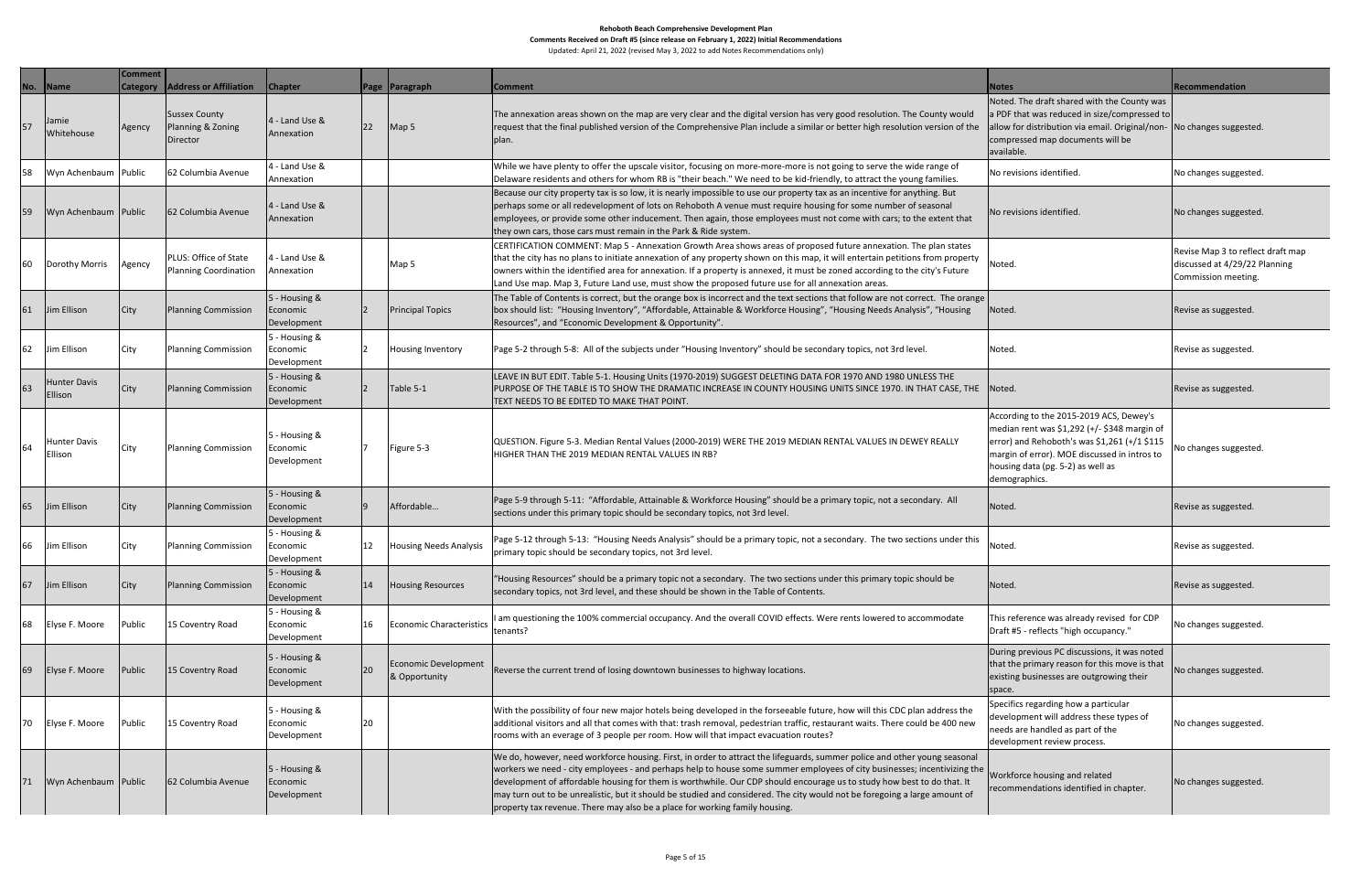**Comments Received on Draft #5 (since release on February 1, 2022) Initial Recommendations**

| No. | <b>Name</b>          | <b>Comment</b><br><b>Category</b> | <b>Address or Affiliation</b>           | <b>Chapter</b>                         | Page   Paragraph                                | <b>Comment</b>                                                                                                                                                                                                                                                                                                                                                                                                                                                                                                                                                                                                                                                                                                                                                                                                                                                                                                                                                                                                                                                                                                                                                                                                                                                                                               | <b>Notes</b>                                                                                                                                                                                                | Recommendation                                                                                         |
|-----|----------------------|-----------------------------------|-----------------------------------------|----------------------------------------|-------------------------------------------------|--------------------------------------------------------------------------------------------------------------------------------------------------------------------------------------------------------------------------------------------------------------------------------------------------------------------------------------------------------------------------------------------------------------------------------------------------------------------------------------------------------------------------------------------------------------------------------------------------------------------------------------------------------------------------------------------------------------------------------------------------------------------------------------------------------------------------------------------------------------------------------------------------------------------------------------------------------------------------------------------------------------------------------------------------------------------------------------------------------------------------------------------------------------------------------------------------------------------------------------------------------------------------------------------------------------|-------------------------------------------------------------------------------------------------------------------------------------------------------------------------------------------------------------|--------------------------------------------------------------------------------------------------------|
| 72  | Karen Horton         | Agency                            | <b>PLUS: State Housing</b><br>Authority | - Housing &<br>Economic<br>Development |                                                 | The City of Rehoboth conducted a comprehensive analysis of the demographic, economic and market trends of their resort<br>community that provide significant challenges to providing affordable housing. As a result, they are seeking to increase the<br>mix of housing Wpes, as well as partnerships to facilitate affordable housing in their community. DSHA supports these efforts<br>and because of the strong challenges outlined by the Town, DSHA also encourages consideration the following strategies<br>that are particularly effective in resort communities: 1) Long-term affordability programs and tools to preserve public<br>investment and to ensure a sustainable affordable housing stock. 2) The provision of employee-occupied rental units within<br>commercial and public facilities. 3) Coordination with other area beach towns to identi\$ and implement regional strategies<br>for addressing affordable housing needs.                                                                                                                                                                                                                                                                                                                                                        | Noted.                                                                                                                                                                                                      | Revise Action Items in Chapter 5 to<br>include consideration of three<br>strategies suggested by DSHA. |
| 73  | <b>Barry Brandt</b>  | Public                            | 316 Hickman Street                      | 6 - Transportation &<br>Infrastructure |                                                 | congratulate you on this latest revision of the Comprehensive Development Plan. As President of Country Club Estates<br>Property Owners Association, we previously provided commentary on earlier versions, and we thank you for incorporating<br>the changes we recommended. I would like to add my own comments as well. I believe Chapter 6 has too much information<br>in the way of definitions. The first 19 pages of chapter 6 are stating facts about various transportation topics. More effort<br>needs to be given to the ever-increasing traffic problems the city will be seeing now and in the next ten years. These<br>problems are traffic volume, traffic speed on the side streets and parking. Yet when I look at the action items on Page 6-20, I<br>see only one that touches on the need to hire a consultant to review current traffic patterns. It seems like this major problem<br>in the city is only being ever so slightly addressed. Traffic (volume and speed) and parking are an ever-increasing problem. To<br>not add more definitive action items addressing these problems is a shortfall in the CDP. Please consider more definitive<br>action items to address: Traffic volume; Traffic speed (including traffic calming methods); Parking (to include shuttle studies) | Previous PC discussions did not indicate<br>additional information was desired, other<br>than to stress a desire to have a specific<br>transportation/traffic study identified as an<br>Implementation item | Per Planning Commission, no change<br>suggested.                                                       |
|     | Wyn Achenbaum Public |                                   | 62 Columbia Avenue                      | - Transportation &<br>Infrastructure   |                                                 | "As outlined in the 2010 CDP and still relevant for this 2020 update, the City recognizes the critical importance of managing<br>Introduction paragraph 3 traffic, particularly during peak periods; minimizing traffic congestion; and reducing conflicts between pedestrians, bicyclists,<br>and motorized vehicles." What are we doing about it?                                                                                                                                                                                                                                                                                                                                                                                                                                                                                                                                                                                                                                                                                                                                                                                                                                                                                                                                                          | Discussed throughout remainder of chapter<br>This is just an introductory paragraph.                                                                                                                        | No changes suggested.                                                                                  |
| 75  | Wyn Achenbaum Public |                                   | 62 Columbia Avenue                      | 5 - Transportation &<br>Infrastructure | Introduction paragraph                          | "a major four-to-six-lane highway" omit the hyphen after "to" to read "four- to six-lane" In the same paragraph, omit<br>"/Second Street" which is only north of Rehoboth Avenue.                                                                                                                                                                                                                                                                                                                                                                                                                                                                                                                                                                                                                                                                                                                                                                                                                                                                                                                                                                                                                                                                                                                            | Noted.                                                                                                                                                                                                      | Revise as suggested.                                                                                   |
| 76  | Jim Ellison          | City                              | Planning Commission                     | 6 - Transportation &<br>Infrastructure | <b>Principal Topics</b>                         | The orange box should list only the primary topics: "Modes of Transportation" and "Utilities & Infrastructure". In this one<br>instance, I could see listing the five secondary topics under "Utilities" because they are important and distinct. If you list<br>them in the orange box, they should be indented under "Utilities". In the Table of Contents, the final item under Chapter<br>6 ("Positions, Goals & Action Items) should be indented under "Utilities".                                                                                                                                                                                                                                                                                                                                                                                                                                                                                                                                                                                                                                                                                                                                                                                                                                     | Noted.                                                                                                                                                                                                      | Revise as suggested.                                                                                   |
|     | Brockenbrough        | Agency                            | PLUS: DelDOT                            | - Transportation &<br>Infrastructure   | DelDOT Roadways                                 | On page 6-1, the DoIDOT's Capital Transportation Program (CTP) is referred to with the correct initials but an incorrect title.                                                                                                                                                                                                                                                                                                                                                                                                                                                                                                                                                                                                                                                                                                                                                                                                                                                                                                                                                                                                                                                                                                                                                                              | Noted.                                                                                                                                                                                                      | Revise as suggested.                                                                                   |
| 78  | Wyn Achenbaum Public |                                   | 62 Columbia Avenue                      | Fransportation &<br>Infrastructure     | DelDOT Roadways                                 | What is the relevance of even mentioning the AADT -- Average Annual Daily Traffic -- data? What matters here is the peak<br>season. A project applicant got away with it, but it is not the relevant measure in Rehoboth Beach. "As more detailed data<br>becomes available, the City should use this information in its planning processes." We must set in motion obtaining the<br>relevant data -- our arterial during our peak months, weeks, days, time-slots. What we care about is vehicles per minute, and<br>how much of the day traffic crawls on our streets. We want the visitor experience and the resident experience to be one<br>they want to repeat, not one they want to avoid. Please put a serious traffic study high on the priority list.                                                                                                                                                                                                                                                                                                                                                                                                                                                                                                                                              | AADT is a standard traffic measure used for<br>all traffic analyses. A more detailed study is<br>already included in the recommendations.                                                                   | No changes suggested.                                                                                  |
| 79  | Wyn Achenbaum Public |                                   | 62 Columbia Avenue                      | 6 - Transportation &<br>Infrastructure | Improvements                                    | Lake Avenue Streetscape  "It included a minor realignment of the streets and intersections to control traffic movements and shorten pedestrian<br>crossings more safely." Italicized words seem awkward                                                                                                                                                                                                                                                                                                                                                                                                                                                                                                                                                                                                                                                                                                                                                                                                                                                                                                                                                                                                                                                                                                      | Noted.                                                                                                                                                                                                      | Delete "more safely" from end of<br>sentence.                                                          |
| 80  | Brockenbrough        | Agency                            | PLUS: DelDOT                            | 6 - Transportation &<br>Infrastructure | Wilmington/Baltimore<br>Ave Streetscape Project | On pages 6-4 and 6-5, there are technical inaccuracies in the discussion of the Wilmington/Baltimore Avenues Streetscape<br>Project. The City is urged to contact Mr. Michael Hahn (MichaelC.Hahn@delaware.gov or 302-760-2131) or Mr. Todd Pryor<br>Todd.Pryor@delaware.eov or 302-760-2112), both of DelDoT's Local Systems Improvement Section for more specific<br>information.                                                                                                                                                                                                                                                                                                                                                                                                                                                                                                                                                                                                                                                                                                                                                                                                                                                                                                                          | DelDOT provided suggested language. The<br>Mayor indicated they were fine with<br>suggestions.                                                                                                              | Revise per language from DelDOT (see<br>attached document).                                            |
|     | lared Kauffman       | Agency                            | <b>PLUS: DART</b>                       | 6 - Transportation &<br>Infrastructure | <b>Public Transportation</b>                    | The number of fixed routes needs to be revised from 64 to 60: 34 in New Castle; 11 in Kent (210 is considered Kent Service);<br>Five routes that serve Sussex year-round (201,204,206,212, and2l5); Four intercounty; Three flex (currently only operating<br>the 903 as we continue to pilot the DART Connect service, which itself is not considered a fixed-route service); And, three<br>routes that only operate seasonally (203,208, and 305). All other year-round Sussex routes, except for the 2l2, receive<br>increased service levels during the Beach Bus season. . The statement about seeing an increase in ridership needs more<br>context. While we were seeing a slight, but steady increase in ridership before the pandemic. Since the initial drop in<br>ridership in2020, we have seen an increase in ridership but plateauing at about 50o/oto pre-pandemic levels across the<br>entire state.                                                                                                                                                                                                                                                                                                                                                                                         | Noted.                                                                                                                                                                                                      | Revise as suggested.                                                                                   |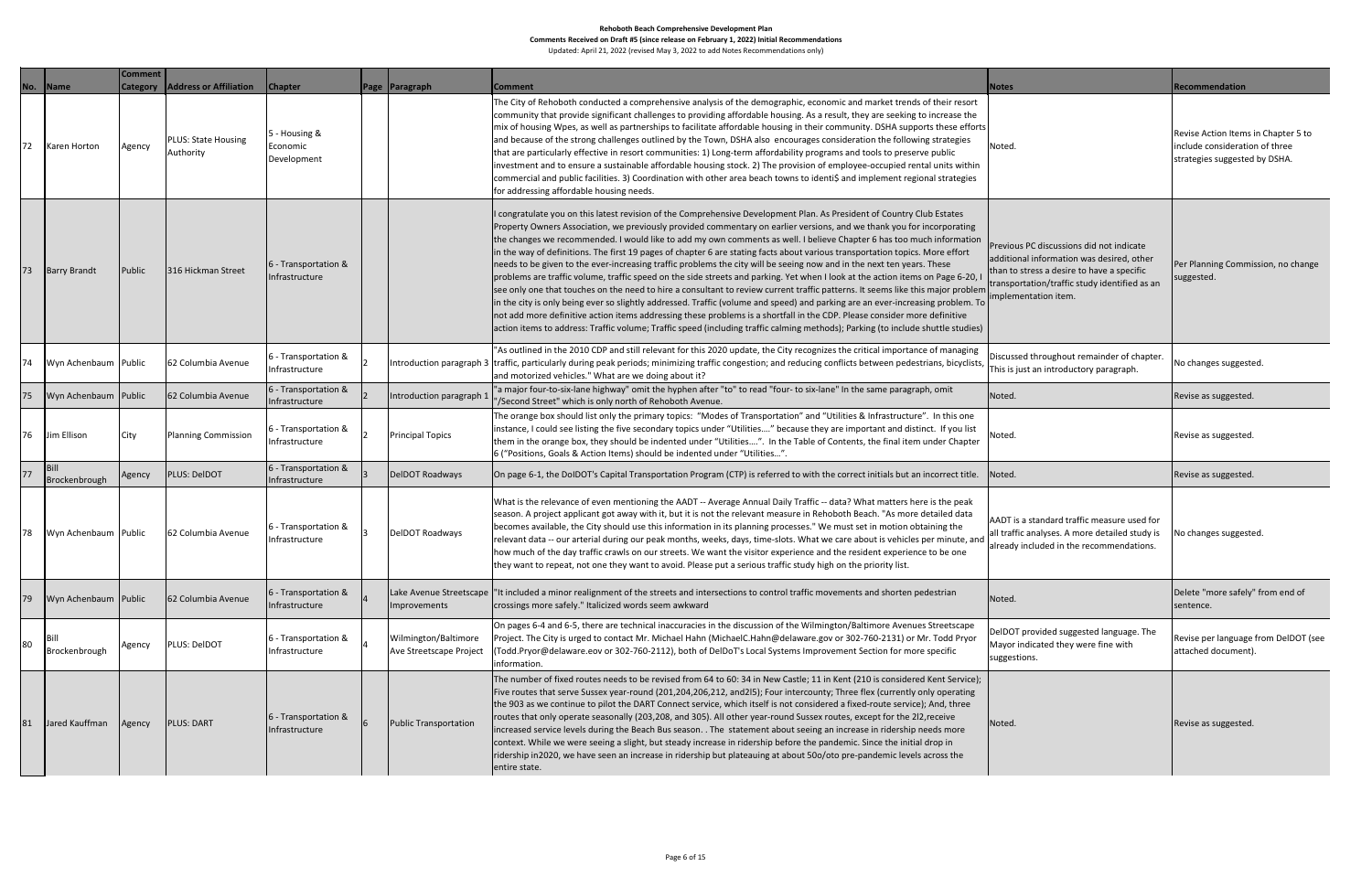**Comments Received on Draft #5 (since release on February 1, 2022) Initial Recommendations**

|      | No. Name             | <b>Comment</b><br><b>Category</b> | <b>Address or Affiliation</b> | <b>Chapter</b>                           | Page   Paragraph          | Comment                                                                                                                                                                                                                                                                                                                                                                                                                                     | <b>Notes</b>                                                                                                                                                                                                                                                          | <b>Recommendation</b>                                           |
|------|----------------------|-----------------------------------|-------------------------------|------------------------------------------|---------------------------|---------------------------------------------------------------------------------------------------------------------------------------------------------------------------------------------------------------------------------------------------------------------------------------------------------------------------------------------------------------------------------------------------------------------------------------------|-----------------------------------------------------------------------------------------------------------------------------------------------------------------------------------------------------------------------------------------------------------------------|-----------------------------------------------------------------|
|      | Wyn Achenbaum Public |                                   | 62 Columbia Avenue            | $6 -$ Transportation &<br>Infrastructure | DART Paratransit          | might be worth noting (if it is true) that all of RB is within the "ADA Trip" zone.                                                                                                                                                                                                                                                                                                                                                         | Already notes the City is within the service<br>area. "Trip Zone" is based on both the start<br>and end points so it seems leaving as is would<br>be most appropriate.                                                                                                | No changes suggested                                            |
|      | Wyn Achenbaum Public |                                   | 62 Columbia Avenue            | $6$ - Transportation &<br>Infrastructure | <b>DART Bus</b>           | "north of Rehoboth Avenue" is not a good description of the location of the DART Park & Ride.                                                                                                                                                                                                                                                                                                                                               | The address of the P&R lot is already<br>specifically identified.                                                                                                                                                                                                     | No changes suggested.                                           |
|      | Wyn Achenbaum Public |                                   | 62 Columbia Avenue            | 6 - Transportation &<br>Infrastructure   | <b>DART Bus</b>           | do DART buses transport bikes?                                                                                                                                                                                                                                                                                                                                                                                                              | DART buses have bike racks on the front of<br>the bus*. Any DART rider may use these<br>racks; however, DART is not responsible for<br>damaged or stolen bicycles. *Some vehicles<br>may not be equipped with bike racks,<br>including Paratransit and FLEX vehicles. | No changes suggested                                            |
|      | Jared Kauffman       | Agency                            | <b>PLUS: DART</b>             | $6$ - Transportation &<br>Infrastructure | <b>DART Bus</b>           | The Route 201 is only named the Beach Bus route during Beach Bus season. The year-round service is just considered the<br>Route 201.                                                                                                                                                                                                                                                                                                        | Noted.                                                                                                                                                                                                                                                                | Revise to reflect comment.                                      |
|      | Jared Kauffman       | Agency                            | <b>PLUS: DART</b>             | 6 - Transportation &<br>Infrastructure   | <b>DART Bus</b>           | While the 201 Beach Bus service operates seven days a week, the year-round 201 service only operates Monday through<br>Saturday.                                                                                                                                                                                                                                                                                                            | Noted.                                                                                                                                                                                                                                                                | Revise to reflect comment.                                      |
| 87.  | Jared Kauffman       | Agency                            | <b>PLUS: DART</b>             | $6 - Transportation &$<br>Infrastructure | DART Bus                  | An improved description of the Route 201 is needed. Clarification is needed between the difference between Beach Bus<br>service and year-round service, including general dates, and difference in service levels. Additionally, a description of the<br>rider demographics, needs, and travel behaviors should be provided.                                                                                                                | Noted.                                                                                                                                                                                                                                                                | Revise as suggested.                                            |
| 88   | Wyn Achenbaum Public |                                   | 62 Columbia Avenue            | 6 - Transportation &<br>Infrastructure   |                           | Should it speak to the residential neighborhoods lacking the lighting that prevails in the commercial districts?                                                                                                                                                                                                                                                                                                                            | Unsure what this comment refers to/where<br>appropriate to address. Referenced page<br>features DE Commute Solutions and Jolly<br>Trolley.                                                                                                                            | No changes suggested.                                           |
|      | Wyn Achenbaum Public |                                   | 62 Columbia Avenue            | $6$ - Transportation &<br>Infrastructure | Parking                   | needs to be updated to the new parking requirements.                                                                                                                                                                                                                                                                                                                                                                                        | Reviewing against current requirements.                                                                                                                                                                                                                               | Revise section as necessary to reflect<br>current requirements. |
| 90   | Wyn Achenbaum Public |                                   | 62 Columbia Avenue            | $6$ - Transportation &<br>Infrastructure | Parking                   | Need it say something about handicap parking spaces, 30 minute spaces, van spaces                                                                                                                                                                                                                                                                                                                                                           | This section is meant to give a very high level<br>overview of parking, not to identify all areas<br>throughout the City where specific types of<br>parking spaces are provided. Map/legend<br>indicates more information.                                            | No changes suggested.                                           |
|      | Wyn Achenbaum Public |                                   | 62 Columbia Avenue            | $6 -$ Transportation &<br>Infrastructure | Parking                   | Update the first 2 paragraphs: "All non-metered areas of the City require a parking permit daily from IO am-5 pm beginning<br>the Friday before Memorial Day through the second Sunday after Labor Day. Parking vehicles longer than 22 '3" in length or<br>wider than 8'I" in width is restricted. Parking meters require payment from IO am-IO pm beginning the Friday before<br>Memorial Day through the second Sunday after Labor Day." | No suggested language or concern noted.                                                                                                                                                                                                                               | No changes suggested.                                           |
|      | Wyn Achenbaum Public |                                   | 62 Columbia Avenue            | $6$ - Transportation &<br>Infrastructure | Pedestrian Infrastructure | Pedestrian infrastructure is a fme goal, and it is often in conflict with outdoor dining on the public sidewalks. Allowing<br>restaurants to take over the sidewalks has some downside. [also relevant to action item f on page 5-20.]                                                                                                                                                                                                      | Any street furniture or outdoor use would<br>have to still allow minimum width for<br>pedestrian passage to remain compliant with<br>ADA regulations.                                                                                                                 | No changes suggested                                            |
| 93 - | Wyn Achenbaum Public |                                   | 62 Columbia Avenue            | $6 -$ Transportation &<br>Infrastructure | Parking                   | Somewhere on that page, there should be mention of handicap parking spaces.                                                                                                                                                                                                                                                                                                                                                                 | This section is meant to give a very high level<br>overview of parking, not to identify all areas<br>throughout the City where specific types of<br>parking spaces are provided. Map/legend<br>indicates more information.                                            | No changes suggested.                                           |
|      | Wyn Achenbaum Public |                                   | 62 Columbia Avenue            | $6$ - Transportation &<br>Infrastructure | Bicycle Infrastructure    | The notion that the majority of our streets are safe for children on bicycles might be fme for 9 months of the year, but most<br>of the through streets (and many of the ocean-block streets) are not low "traffic stress" -- particularly near the traffic circle<br>and the rest of Rehoboth Avenue.                                                                                                                                      | LTS is just one kind of analysis. While the<br>majority of streets show a LTS 1 (safe for<br>children to use, separated from auto traffic),<br>anyone riding a bike (or walking along a<br>roadway) should do so only based on their<br>individual comfort level.     | No changes suggested.                                           |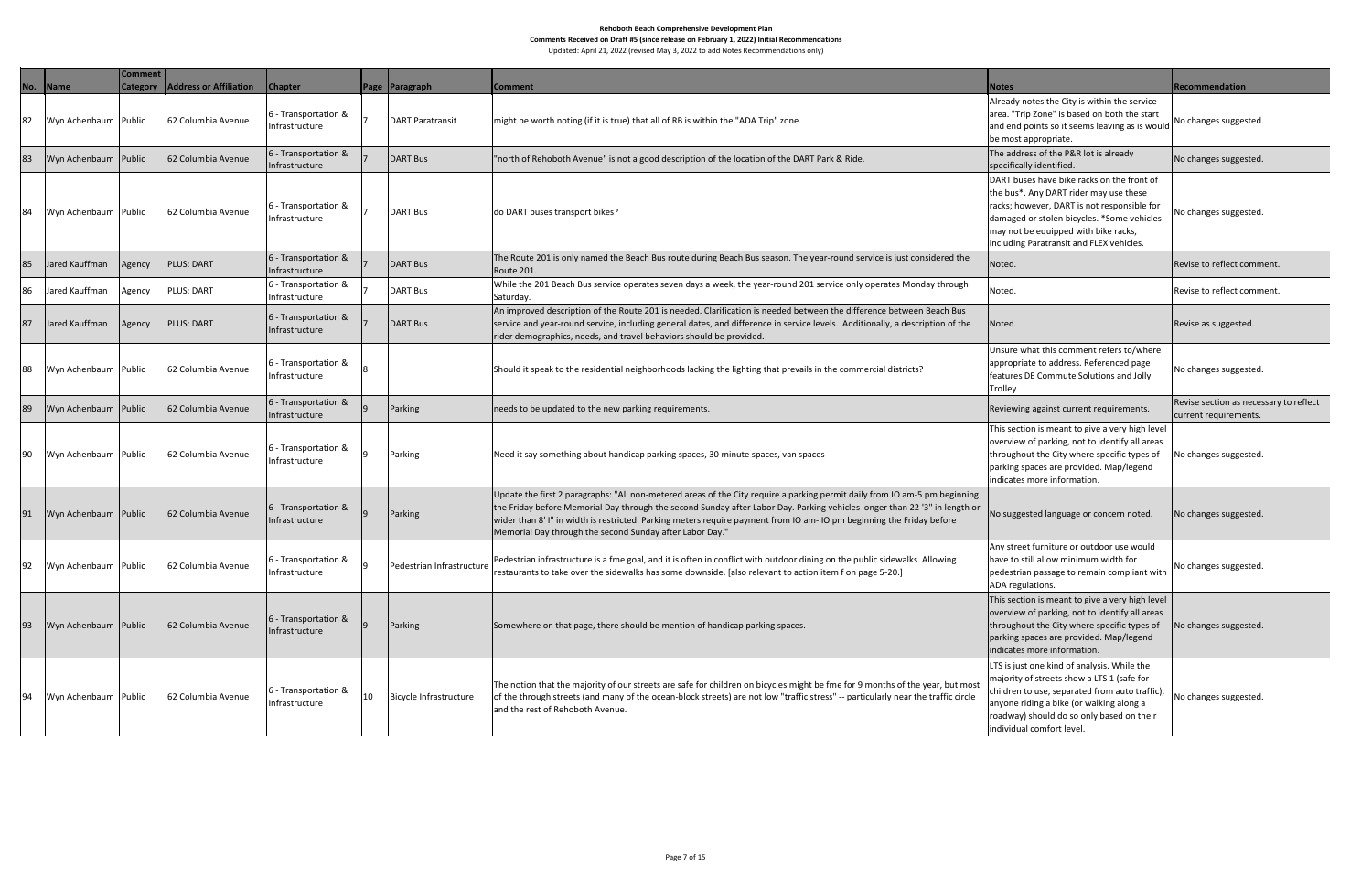**Comments Received on Draft #5 (since release on February 1, 2022) Initial Recommendations**

|     |                              | <b>Comment</b> |                                                       |                                        |           |                                                      |                                                                                                                                                                                                                                                                                                                                                                                                                                                                                                                                                                                                                                                                                                                                                                                                                                                                                                                                                                                                                                                                                                                                                                                                                                                                                                                                                                                                                                                                                                                                                                                                                                                                                                                                                                                                                                                                                                   |                                                                                                                                                                                                          |                                                                                                  |
|-----|------------------------------|----------------|-------------------------------------------------------|----------------------------------------|-----------|------------------------------------------------------|---------------------------------------------------------------------------------------------------------------------------------------------------------------------------------------------------------------------------------------------------------------------------------------------------------------------------------------------------------------------------------------------------------------------------------------------------------------------------------------------------------------------------------------------------------------------------------------------------------------------------------------------------------------------------------------------------------------------------------------------------------------------------------------------------------------------------------------------------------------------------------------------------------------------------------------------------------------------------------------------------------------------------------------------------------------------------------------------------------------------------------------------------------------------------------------------------------------------------------------------------------------------------------------------------------------------------------------------------------------------------------------------------------------------------------------------------------------------------------------------------------------------------------------------------------------------------------------------------------------------------------------------------------------------------------------------------------------------------------------------------------------------------------------------------------------------------------------------------------------------------------------------------|----------------------------------------------------------------------------------------------------------------------------------------------------------------------------------------------------------|--------------------------------------------------------------------------------------------------|
|     | No.  Name                    | Category       | <b>Address or Affiliation</b>                         | <b>Chapter</b>                         |           | Page   Paragraph                                     | <b>Comment</b>                                                                                                                                                                                                                                                                                                                                                                                                                                                                                                                                                                                                                                                                                                                                                                                                                                                                                                                                                                                                                                                                                                                                                                                                                                                                                                                                                                                                                                                                                                                                                                                                                                                                                                                                                                                                                                                                                    | <b>Notes</b>                                                                                                                                                                                             | Recommendation                                                                                   |
| 95  | Wyn Achenbaum Public         |                | 62 Columbia Avenue                                    | - Transportation &<br>Infrastructure   | <b>13</b> | <b>City Pedestrian &amp; Bicycle</b><br><b>IPlan</b> | the final bullet is pretty much irrelevant within the City. Even the Boardwalk is only available until 1 Oam, and that is likely to This is 1 of 7 guiding principles identified in<br>be eliminated for bicyclists. We ought to have in our plans that if the Boardwalk ever has to be replaced -- as after a major<br>storm -- it be built wide enough to accommodate bicycles and walkers. Yes, cross-traffic will be a problem, but if bikers are to Boardwalk is likely would not be allowed due<br>be safe, they need a way to move from one end of town to the other. (Put them closest to the dune fence, where people<br>leaving the beach will be able to see the bikers coming as they approach the boardwalk, and where people headed for the<br>beach will already have had to deal with pedestrians walking the boardwalk, so won't be oblivious to the need to look both<br>$ ways.$ )                                                                                                                                                                                                                                                                                                                                                                                                                                                                                                                                                                                                                                                                                                                                                                                                                                                                                                                                                                                             | the referenced plan. Widening of the<br>to the presence of dunes and distance from<br>the water. Would require more investigation<br>nto regulatory requirements from DelDOT,<br>DNREC, Army Corps, etc. | No changes suggested.                                                                            |
|     | Wyn Achenbaum Public         |                | 62 Columbia Avenue                                    | - Transportation &<br>nfrastructure    |           |                                                      | Rebuilding the boardwalk: see 1914, 1962, 1992 -- and those were largely before the multiple effects of climate change<br>became an issue.                                                                                                                                                                                                                                                                                                                                                                                                                                                                                                                                                                                                                                                                                                                                                                                                                                                                                                                                                                                                                                                                                                                                                                                                                                                                                                                                                                                                                                                                                                                                                                                                                                                                                                                                                        | No suggested language or concern noted.                                                                                                                                                                  | No changes suggested.                                                                            |
|     | Wyn Achenbaum Public         |                | 62 Columbia Avenue                                    | - Transportation &<br>Infrastructure   |           | Plan                                                 | City Pedestrian & Bicycle  "As transportation systems developed over time, they were designed for motor vehicles as the predominANT mode of<br>transportation."                                                                                                                                                                                                                                                                                                                                                                                                                                                                                                                                                                                                                                                                                                                                                                                                                                                                                                                                                                                                                                                                                                                                                                                                                                                                                                                                                                                                                                                                                                                                                                                                                                                                                                                                   | Noted.                                                                                                                                                                                                   | Revise as suggested                                                                              |
|     | Wyn Achenbaum Public         |                | 62 Columbia Avenue                                    | - Transportation &<br>Infrastructure   |           | City Pedestrian & Bicycle<br>Plan                    | "In Rehoboth, [omit this: unlike many other jurisdictions,] bicycles and pedestrians make up a significantly larger part of the<br>demand for space than in many other cities."                                                                                                                                                                                                                                                                                                                                                                                                                                                                                                                                                                                                                                                                                                                                                                                                                                                                                                                                                                                                                                                                                                                                                                                                                                                                                                                                                                                                                                                                                                                                                                                                                                                                                                                   | Noted.                                                                                                                                                                                                   | Revise as suggested.                                                                             |
| 99. | Wyn Achenbaum Public         |                | 62 Columbia Avenue                                    | - Transportation &<br>Infrastructure   |           | Junction & Breakwater<br>Trail Extension             | This sentence is awkward and maybe not precise: "Work on the trail extension began in March 2021 and includes connection<br>an asphalt trail from Canal Street to Rehoboth A venue, and the development of a two-way buffered bicycle lanes along<br>Rehoboth A venue to Grove Park."                                                                                                                                                                                                                                                                                                                                                                                                                                                                                                                                                                                                                                                                                                                                                                                                                                                                                                                                                                                                                                                                                                                                                                                                                                                                                                                                                                                                                                                                                                                                                                                                             | Noted.                                                                                                                                                                                                   | Revise sentence to clarify.                                                                      |
|     | 100   Wyn Achenbaum   Public |                | 62 Columbia Avenue                                    | - Transportation &<br>nfrastructure    |           | Junction & Breakwater<br>Trail Extension             | should probably mention somewhere that restrooms are available at Grove Park.                                                                                                                                                                                                                                                                                                                                                                                                                                                                                                                                                                                                                                                                                                                                                                                                                                                                                                                                                                                                                                                                                                                                                                                                                                                                                                                                                                                                                                                                                                                                                                                                                                                                                                                                                                                                                     | This section is highlighting the ped/bike<br>improvements since the last plan.                                                                                                                           | No changes suggested.                                                                            |
| 101 | Wyn Achenbaum Public         |                | 62 Columbia Avenue                                    | - Transportation &<br>Infrastructure   |           | Gordons Pond Trail                                   | Gordons Pond- something that says that together with Junction-Breakwater Trail, forms a loop that brings bikers and hikers<br>through RB's residential neighborhoods.                                                                                                                                                                                                                                                                                                                                                                                                                                                                                                                                                                                                                                                                                                                                                                                                                                                                                                                                                                                                                                                                                                                                                                                                                                                                                                                                                                                                                                                                                                                                                                                                                                                                                                                             | This section is highlighting the ped/bike<br>improvements since the last plan.                                                                                                                           | No changes suggested.                                                                            |
|     | 102   Wyn Achenbaum Public   |                | 62 Columbia Avenue                                    | - Transportation &<br>nfrastructure    |           | Gordons Pond Trail                                   | The Gordons Pond parking area is not located in the City of Rehoboth Beach. Perhaps more accurate to say that it is within<br>CHSP, beyond North Shores, accessed via Ocean Drive.                                                                                                                                                                                                                                                                                                                                                                                                                                                                                                                                                                                                                                                                                                                                                                                                                                                                                                                                                                                                                                                                                                                                                                                                                                                                                                                                                                                                                                                                                                                                                                                                                                                                                                                | Noted.                                                                                                                                                                                                   | Revise sentence to clarify.                                                                      |
|     | 103   Wyn Achenbaum   Public |                | 62 Columbia Avenue                                    | Fransportation &<br>Infrastructure     |           | Gordons Pond Trail                                   | Parking at Gordon's Pond-- before Biden heliport -- was more like 400 than 500 spaces, based on Google satellite view                                                                                                                                                                                                                                                                                                                                                                                                                                                                                                                                                                                                                                                                                                                                                                                                                                                                                                                                                                                                                                                                                                                                                                                                                                                                                                                                                                                                                                                                                                                                                                                                                                                                                                                                                                             | Estimate comes from a trail description.                                                                                                                                                                 | No changes suggested.                                                                            |
|     | 104   Wyn Achenbaum   Public |                | 62 Columbia Avenue                                    | 6 - Transportation &<br>Infrastructure |           | Long Range Transpo.<br>Plan                          | Delaware's Long Range Transportation Plan should be moved to an Appendix, and other items in that section should be<br>considered for moving to an Appendix. They aren't part of RB's Plan; they're nice reference.                                                                                                                                                                                                                                                                                                                                                                                                                                                                                                                                                                                                                                                                                                                                                                                                                                                                                                                                                                                                                                                                                                                                                                                                                                                                                                                                                                                                                                                                                                                                                                                                                                                                               | Identified information is background and<br>should be considered during land<br>development or city projects.                                                                                            | No changes suggested.                                                                            |
|     | 105   Wyn Achenbaum   Public |                | 62 Columbia Avenue                                    | 6 - Transportation &<br>Infrastructure |           |                                                      | Page 6-19 is repeated on page 8-9. It first appeared on page 1-11                                                                                                                                                                                                                                                                                                                                                                                                                                                                                                                                                                                                                                                                                                                                                                                                                                                                                                                                                                                                                                                                                                                                                                                                                                                                                                                                                                                                                                                                                                                                                                                                                                                                                                                                                                                                                                 | Unable to find reference indicated.                                                                                                                                                                      | No changes suggested.                                                                            |
|     | 106 Gary Klacik              | Public         | Columbia Avenue                                       | - Transportation &<br>Infrastructure   |           | <b>Action Item H</b>                                 | Section 7.3 Access Alternatives of the 2010 CDP, (page 69), specifically recommended traffic calming on Columbia Avenue,<br>Henlopen Avenue, State Road and Bayard Avenue. Paragraph 7.32.c.(1), (page 71), recommended traffic calming safety<br>improvements to Columbia Avenue as a priority. The need for this traffic calming is still true today. Columbia and Henlopen<br>serve not only the City but also Henlopen Acres, North Shores and Gordon Pond State Park and therefore Columbia and<br>Henlopen are experiencing increased traffic not only from within the City, but also from increased activity and growth<br>occurring in those communities and the use of the Park. Considerable progress has been made on other initiatives proposed<br>in the 2010 CDP - the construction of the Canal Dock, the implementation of Wayfinding Signage, and the Baltimore &<br>Wilmington Avenues Streetscape Study. Traffic Calming has not progressed as far. In the current draft 2020 CDP, Chapter 6<br>TRANSPORTATION - Action Item h) states: "Consider contracting with a traffic consultant to review traffic patterns and<br>recommend changes to implement a traffic management program that includes traffic calming infrastructure, ". I would<br>urge the Commission to adopt a more affirmative statement on the need for traffic calming and not just make it a<br>consideration. A Professional Traffic Engineer with experience in traffic calming should be retained by City to study the entire<br>length of the four streets and make recommendations. (The City should not try to undertake traffic calming improvements<br>by itself. An experienced professional traffic engineer is required.) I request a traffic calming study of Columbia, Henlopen,<br>State and Bayard be specifically listed as a Action Item in the Transportation chapter of the 2020 CDP. | Concerns already captured under identified<br>action item.                                                                                                                                               | No changes suggested.                                                                            |
|     | 107 K. Claire Quinlan Agency |                | <b>PLUS: DNREC</b>                                    | 6 - Transportation &<br>Infrastructure |           | Regulations &<br>Assessments                         | Starting on page 6-21, the draft comprehensive plan addresses drinking water demand, capacity, source, aquifers, water<br>treatment, water distribution and maintenance. The report indicates that neither perfluorooctane nor<br>sulfonate/perfluorooctanoic acid were detected in drinking water within the past five years. Consider also addressing PFOS<br>(Perfluorooctanesulfonic acid), since PFOS is an emerging issue of concern in drinking water quality. For more information<br>about PFOS in groundwater, please visit https://dnrec.alpha.delaware.gov/waste-hazardous/remediation/pfas/ or contact<br>the DNREC Division of Water at 302-739-9949.                                                                                                                                                                                                                                                                                                                                                                                                                                                                                                                                                                                                                                                                                                                                                                                                                                                                                                                                                                                                                                                                                                                                                                                                                               | Draft already states that the City did not<br>exceed PFO or PFA water quality standards in No changes suggested.<br>past 5 years according to DNREC.                                                     |                                                                                                  |
| 108 | Whitehouse                   | Agency         | <b>Sussex County</b><br>Planning & Zoning<br>Director | Fransportation &<br>Infrastructure     |           | <b>Water Initiatives</b>                             | There was an additional comment from County Engineering - the water utilities Section does not mention the 2nd water<br>interconnection on East Lake Drive and the sewer utilities connection could mention the partial bidirectional connect of<br>parts of west Rehoboth.                                                                                                                                                                                                                                                                                                                                                                                                                                                                                                                                                                                                                                                                                                                                                                                                                                                                                                                                                                                                                                                                                                                                                                                                                                                                                                                                                                                                                                                                                                                                                                                                                       | Noted.                                                                                                                                                                                                   | <b>Revise section to include information</b><br>on identified initiative in future M&C<br>Draft. |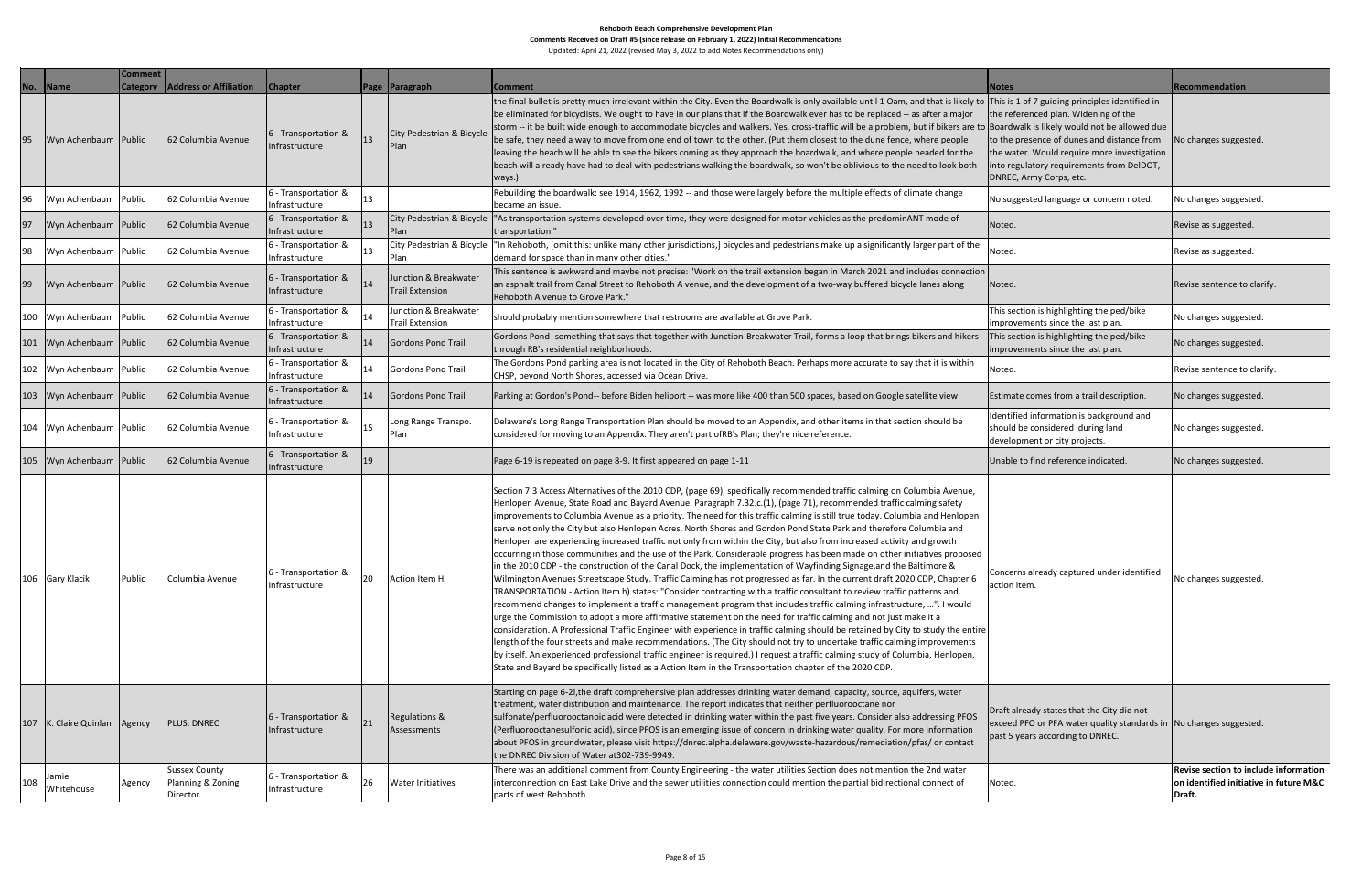**Comments Received on Draft #5 (since release on February 1, 2022) Initial Recommendations**

| No. | Name                             | <b>Comment</b><br> Category | <b>Address or Affiliation</b>                               | <b>Chapter</b>                           |    | Page   Paragraph                   | Comment                                                                                                                                                                                                                                                                                                                                                                                                                                                                                                                                                                                                                                                                                                                                                                                                                                                                                  | <b>Notes</b>                                                                                                                                                                                                                                                                                                                                                                                                                                | <b>Recommendation</b>                                                                      |
|-----|----------------------------------|-----------------------------|-------------------------------------------------------------|------------------------------------------|----|------------------------------------|------------------------------------------------------------------------------------------------------------------------------------------------------------------------------------------------------------------------------------------------------------------------------------------------------------------------------------------------------------------------------------------------------------------------------------------------------------------------------------------------------------------------------------------------------------------------------------------------------------------------------------------------------------------------------------------------------------------------------------------------------------------------------------------------------------------------------------------------------------------------------------------|---------------------------------------------------------------------------------------------------------------------------------------------------------------------------------------------------------------------------------------------------------------------------------------------------------------------------------------------------------------------------------------------------------------------------------------------|--------------------------------------------------------------------------------------------|
|     | 109 Tom Roth                     | Agency                      | Town of Henlopen Acres 6 - Transportation &<br>Town Manager | Infrastructure                           |    | <b>Water Initiatives</b>           | Pages 144, 145 discuss Rehoboth's water system. There's no mention of the RB/HA interconnect project, that was completed Noted.<br>in 2021.                                                                                                                                                                                                                                                                                                                                                                                                                                                                                                                                                                                                                                                                                                                                              |                                                                                                                                                                                                                                                                                                                                                                                                                                             | Add project to Water Initiatives in<br>future M&C Draft.                                   |
|     | 110   K. Claire Quinlan   Agency |                             | <b>PLUS: DNREC</b>                                          | 6 - Transportation &<br>Infrastructure   |    | Wastewater Initiatives             | The draft comprehensive plan addresses wastewater starting on page 6-29. Onpage 6-31 the draft comprehensive plan<br>describes preliminary engineering reports from 2012 that propose possible upgrades. The document later describes that the<br>upgrades were completed on page 6-32. It is recommended to describe the completed projects first so that the reader has a<br>better understanding that the wastewater treatment system is up-todate and maintained. This can be done by reversing the<br>bullet list from newest to oldest. For more information about wastewater treatment and National Pollutant Discharge<br>Elimination System permitting, please visit https://dnrec.alpha.delaware.gov/water/surface-water/ or contact the DNREC<br>Division of Water, Surface Water Discharges Section at 302-739-9946.                                                         | Further discussion of initiatives along with<br>completion dates clearly indicate order.<br>Preceding pages and overall description of<br>system already satisfy comment.                                                                                                                                                                                                                                                                   | No changes suggested                                                                       |
|     | 111   Wyn Achenbaum   Public     |                             | 62 Columbia Avenue                                          | 6 - Transportation &<br>Infrastructure   |    | <b>Wastewater Initiatives</b>      | Ocean Outfall Project paragraph needs to associate Deauville Beach with "public access parking areas at the beach near<br>Henlopen A venue"                                                                                                                                                                                                                                                                                                                                                                                                                                                                                                                                                                                                                                                                                                                                              | This section is describing wastewater studies,<br>initiatives, and projects. Discussion of parking No changes suggested.<br>not relevant to this section.                                                                                                                                                                                                                                                                                   |                                                                                            |
| 12  | K. Claire Quinlan                | Agency                      | <b>PLUS: DNREC</b>                                          | 6 - Transportation &<br>Infrastructure   |    | <b>TMDL</b>                        | On page 6-34, the draft comprehensive plan addresses Total Maximum Daily Loads (TMDLs) and refers to a Pollution Control<br>Strategy (PCS). DNREC reviewers recommend referencing the specific Pollution Control Strategy to be the Inland Bays<br>Pollution Control Strategy. For more information about the Inland Bays Pollution Control Strategies, please visit dnrec BPCS<br>101408.pdf or contact the DNREC Division of Watershed Stewardship, Watershed Assessment S ection at 302 -7 39 -9939                                                                                                                                                                                                                                                                                                                                                                                   | Section in question is general description of<br>TMDL. Last sentence on pagee indicateds<br>establishment for Inland Bays Watershed.                                                                                                                                                                                                                                                                                                        | Revise last sentence on page to<br>ndicate TMDLs established as part of<br>referenced PCS. |
|     | 113   K. Claire Quinlan   Agency |                             | <b>PLUS: DNREC</b>                                          | $6 -$ Transportation &<br>Infrastructure | 35 | MS4 and Stormwater<br>Utility      | Stormwater management is addressed starting on page 6-35. The draft comprehensive plan discusses the value of<br>introducing a future stormwater utility. Such a program could resolve future costs associated with stormwater infrastructure,<br>monitoring, and maintenance. The draft comprehensive plan also addresses the concept of a Municipal Separate Storm<br>Sewer System (MS4). The City of Rehoboth is not currently required to hold an MS4 permit under the National Pollutant<br>Discharge Elimination System. The 2020 census data may trigger future changes to MS4 permitting requirements for the City<br>of Rehoboth. For more information about MS4s in Delaware, please visit https://dnrec.alpha.delaware.gov/water/surface-<br>water/npdes/municipal-storm-sewers/ or contact the DNREC Division of Water, Surface Water Discharges Section at302-739-<br>9946. | Noted. No changes identified.                                                                                                                                                                                                                                                                                                                                                                                                               | No changes suggested                                                                       |
|     | 114   Wyn Achenbaum   Public     |                             | 62 Columbia Avenue                                          | 6 - Transportation &<br>Infrastructure   |    | Scarborough Ave Ext<br>Rain Garden | "western most" needs a hyphen or simply to be "westernmost"                                                                                                                                                                                                                                                                                                                                                                                                                                                                                                                                                                                                                                                                                                                                                                                                                              | Noted.                                                                                                                                                                                                                                                                                                                                                                                                                                      | Revise as suggested.                                                                       |
| L15 | Hunter Davis<br><b>Ellison</b>   | <b>City</b>                 | Planning Commission                                         | $6 -$ Transportation &<br>Infrastructure |    |                                    | THIS CHAPTER IS OVER 40 PAGES LONG WITH 16 DENSELY WRITTEN PAGES AND 10 TABLES OF DATA AND STATISTICS<br>DEVOTED EXCLUSIVELY TO CURRENT WATER DEMAND, CURRENT WATER TREATMENT, AND CURRENT WASTEWATER<br>TREATMENT. HOWEVER, VERY LITTLE INFORMATION IS INCLUDED IN THE TEXT OR TABLES REGARDING FUTURE<br>IINFRASTRUCTURE NEEDS IN THESE AREAS. RECOMMEND THAT THIS MATERIAL BE EDITED SIGNIFICANTLY TO REDUCE ITS<br>LENGTH AND LEVEL OF DETAIL.                                                                                                                                                                                                                                                                                                                                                                                                                                       | Since the City provides water and wastewater<br>service, they are required to provide more<br>detailed information related to those systems<br>In the Comprehensive Plan. This chapter is<br>one where there is the potential to leverage<br>included information to obtain<br>implementation funding. Unless there are<br>specific areas that you would like to see<br>removed, suggest that this is not the place to<br>limit discussion. | Per Planning Commission, no change<br>suggested.                                           |
|     | 116   Wyn Achenbaum   Public     |                             | 62 Columbia Avenue                                          | 6 - Transportation &<br>Infrastructure   |    |                                    | The preferences of those who live beyond our borders and only venture into town, say, once or twice a week should not be<br>permitted to override or ignore the constraints of one square mile with 3 access points. As the 2010 CDP pointed out (3<br>times) and Draft #5 says once, "Access for people should not be inhibited; rather access by people must be increased while<br>traffic is decreased. fu other words, Rehoboth will accept more people, it will not accept more cars."                                                                                                                                                                                                                                                                                                                                                                                              | No revisions identified                                                                                                                                                                                                                                                                                                                                                                                                                     | No changes suggested                                                                       |
|     | 117   Wyn Achenbaum   Public     |                             | 62 Columbia Avenue                                          | $6 -$ Transportation &<br>Infrastructure |    |                                    | But realistically, unless we 're going to charge non-resident motor vehicles a toll or a daily congestion fee, the existing<br>buildings and attractions will continue to attract cars. And since we're the gateway to a state park, and to taxpayer-<br>renourished beaches, we aren't going to reduce or maintain the existing number of cars without serious measures and<br>firmness in enforcing our Code.                                                                                                                                                                                                                                                                                                                                                                                                                                                                          | No revisions identified                                                                                                                                                                                                                                                                                                                                                                                                                     | No changes suggested.                                                                      |
|     | 118   Wyn Achenbaum   Public     |                             | 62 Columbia Avenue                                          | 6 - Transportation &<br>Infrastructure   |    |                                    | So we need to take other measures to insure that people have access. Bicycles, scooters are part of that; but they, too, take<br>up space, both when they're moving- one must move into another lane to pass a bicyclist - and when they're parked.                                                                                                                                                                                                                                                                                                                                                                                                                                                                                                                                                                                                                                      | No revisions identified                                                                                                                                                                                                                                                                                                                                                                                                                     | No changes suggested.                                                                      |
|     | 119   Wyn Achenbaum Public       |                             | 62 Columbia Avenue                                          | 6 - Transportation &<br>Infrastructure   |    |                                    | Sidewalks need to accommodate pedestrians first; and pedestrians here may have beach carts, or child or pet strollers, or<br>little ones on their foot-powered scooters. Where there aren't sidewalks, they will be on the street; gravel is not particularly No revisions identified.<br>foot-friendly or wheel-friendly.                                                                                                                                                                                                                                                                                                                                                                                                                                                                                                                                                               |                                                                                                                                                                                                                                                                                                                                                                                                                                             | No changes suggested.                                                                      |
|     | 120 Wyn Achenbaum Public         |                             | 62 Columbia Avenue                                          | $6$ - Transportation &<br>Infrastructure |    |                                    | We have enough on our plate to maintain and upgrade our existing infrastructure. This month we are reminded of the<br>viciousness of a storm which hit RB 60 years ago, and the damage it caused to the structures at our oceanfront. In an earlier No revisions identified.<br>storm we were forced to sell off lots from a park in order to pay to repair our boardwalk.                                                                                                                                                                                                                                                                                                                                                                                                                                                                                                               |                                                                                                                                                                                                                                                                                                                                                                                                                                             | No changes suggested                                                                       |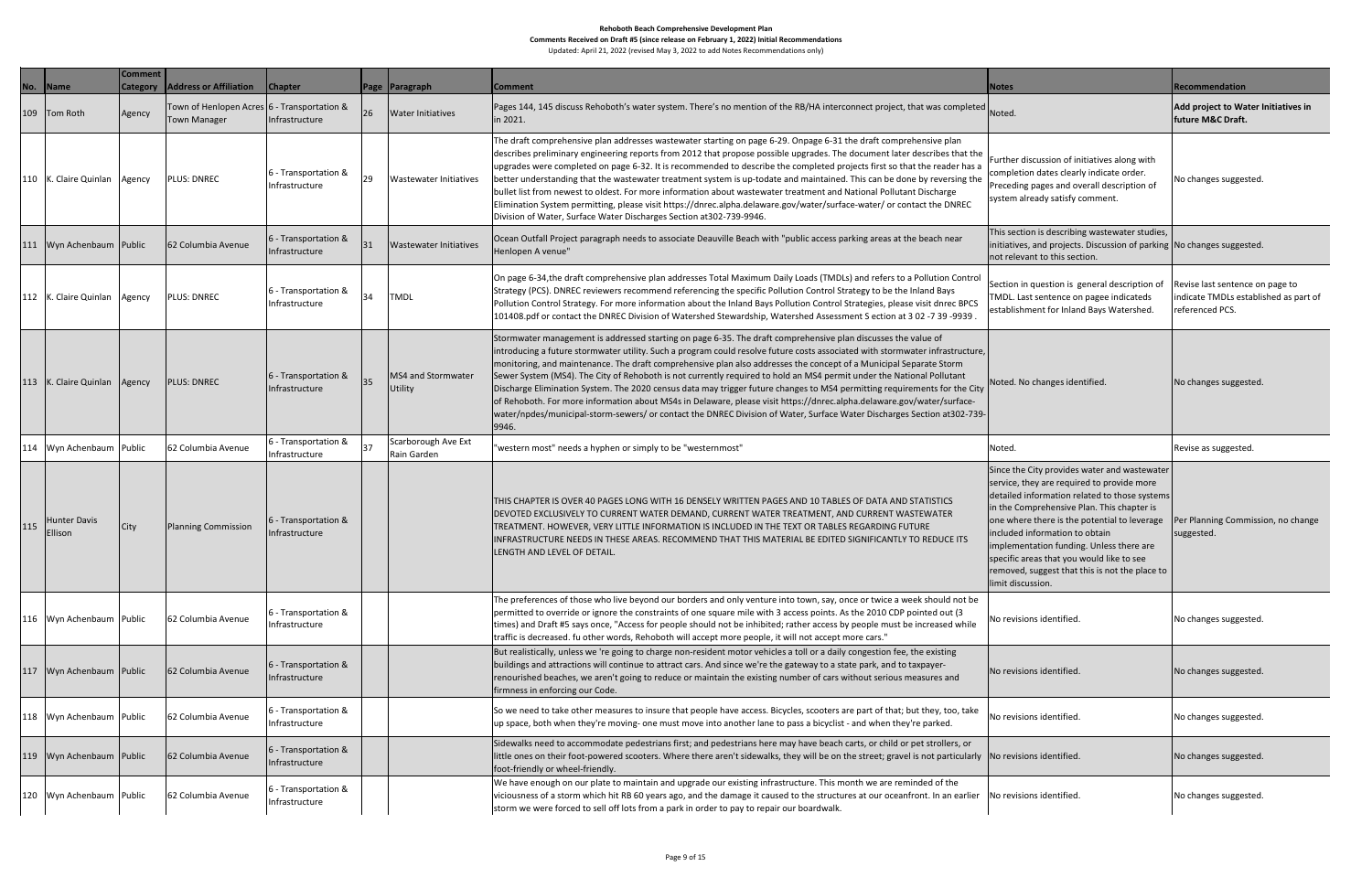**Comments Received on Draft #5 (since release on February 1, 2022) Initial Recommendations**

|    |                                | <b>Comment</b>  |                               |                                           |                         |                                                                                                                                                                                                                                                                                                                                                                                                                                                                                                                                                                                                                                                                                                                                                                                                                                                                                                                                                                                                                                                                                                                                                                                                                                                                                                                             |                                                                                                                                                                                                                   |                                                                                     |
|----|--------------------------------|-----------------|-------------------------------|-------------------------------------------|-------------------------|-----------------------------------------------------------------------------------------------------------------------------------------------------------------------------------------------------------------------------------------------------------------------------------------------------------------------------------------------------------------------------------------------------------------------------------------------------------------------------------------------------------------------------------------------------------------------------------------------------------------------------------------------------------------------------------------------------------------------------------------------------------------------------------------------------------------------------------------------------------------------------------------------------------------------------------------------------------------------------------------------------------------------------------------------------------------------------------------------------------------------------------------------------------------------------------------------------------------------------------------------------------------------------------------------------------------------------|-------------------------------------------------------------------------------------------------------------------------------------------------------------------------------------------------------------------|-------------------------------------------------------------------------------------|
|    | No. Name                       | <b>Category</b> | <b>Address or Affiliation</b> | <b>Chapter</b>                            | Page   Paragraph        | <b>Comment</b>                                                                                                                                                                                                                                                                                                                                                                                                                                                                                                                                                                                                                                                                                                                                                                                                                                                                                                                                                                                                                                                                                                                                                                                                                                                                                                              | <b>Notes</b>                                                                                                                                                                                                      | Recommendation                                                                      |
|    | 121   Wyn Achenbaum   Public   |                 | 62 Columbia Avenue            | $ 6 -$ Transportation &<br>Infrastructure |                         | I believe the CDP needs to call for gathering some information, and make it publicly available, with plans to include it in the<br>2025 CDP Update:<br>1. A traffic study which collects detailed data focusing on the peak weeks, both on weekdays and on weekends, by 15-minute<br>segment, in various key places. That Traffic Study should also note the bicycle, scooter and motorcycle traffic. (We've had<br>people using "average day" traffic counts as if they meant something for important decisions.)<br>2. A parking study which counts the number of parking spaces, by block and parking lot, and provides, year by year, week by<br>week, and days of the week, the revenue from the parking spaces on each block, and/or a measure of the number of hours<br>the spaces on each block are occupied. Part of the goal is to get to a % occupancy rate for each block. (One of the uses of this consultant (if used).<br>data is that it may play into meter pricing; one expert says 85% occupancy is the sweet spot.) But parking data has many<br>uses, and we ought to know the facts. a. Metered spaces b. Street spaces on residential streets with sidewalks c. Street<br>spaces on residential streets without sidewalks d. Spaces in city-owned parking lots e. Off-street parking privately owned | Draft already identifies the need for these<br>studies. Detailed scope of work not<br>$\vert$ appropriate to include in the CDP and will be $\vert$ No changes suggested.<br>developed by City in conjuction with |                                                                                     |
| 22 | Brockenbrough                  | Agency          | PLUS: DelDOT                  | 6 - Transportation &<br>Infrastructure    |                         | DeIDOT recommends that consideration be given to limiting vehicle access on the loop around the Rehoboth Avenue<br>bandstand to transit vehicles and vehicles that are loading and unloading.                                                                                                                                                                                                                                                                                                                                                                                                                                                                                                                                                                                                                                                                                                                                                                                                                                                                                                                                                                                                                                                                                                                               | Noted.                                                                                                                                                                                                            | Per Planning Commission, no change                                                  |
|    | 123 Jared Kauffman             | Agency          | <b>PLUS: DART</b>             | $6 -$ Transportation &<br>Infrastructure  |                         | Please provide a description of the bandstand stop, and the general challenges and obstacles for DART at that stop                                                                                                                                                                                                                                                                                                                                                                                                                                                                                                                                                                                                                                                                                                                                                                                                                                                                                                                                                                                                                                                                                                                                                                                                          | Noted.                                                                                                                                                                                                            | suggested.<br>Per Planning Commission, no change<br>suggested                       |
|    | 124 Jared Kauffman             | Agency          | PLUS: DART                    | 6 - Transportation &<br>Infrastructure    |                         | If the Town has a vision of improved DART service, it should be mentioned with defined goals and strategies to meet that<br>vision.                                                                                                                                                                                                                                                                                                                                                                                                                                                                                                                                                                                                                                                                                                                                                                                                                                                                                                                                                                                                                                                                                                                                                                                         | Noted.                                                                                                                                                                                                            | Per Planning Commission, no change<br>suggested.                                    |
|    | 125 Jared Kauffman             | Agency          | <b>PLUS: DART</b>             | $6 -$ Transportation &<br>Infrastructure  |                         | It is suggested to include walkable friendly design and concepts within the economic development, housing, and land use<br>sections, in addition to the transportation section, since walkability affects and is affected by these topics, and to note that<br>encouraging walkability goes beyond simply providing walkable infrastructure, which includes directness and surrounding<br>human-scaled aesthetics. For example, while the land use goals and action items mentions the need to accommodate a<br>pedestrian-oriented character, it is suggested to elaborate within the land use section itself about what is meant by<br>pedestrian-orientation, and how land use could be enhance pedestrian travel.                                                                                                                                                                                                                                                                                                                                                                                                                                                                                                                                                                                                       | Noted.                                                                                                                                                                                                            | No changes suggested.                                                               |
|    | 126 Jim Ellison                | City            | Planning Commission           | - Environmental<br><b>Protection</b>      | <b>Principal Topics</b> | The orange box should list these primary topics: "Water Resources", "Climate Change", "Land Resources", and "Air<br>[Resources".                                                                                                                                                                                                                                                                                                                                                                                                                                                                                                                                                                                                                                                                                                                                                                                                                                                                                                                                                                                                                                                                                                                                                                                            | Noted.                                                                                                                                                                                                            | Revise as suggested.                                                                |
|    | 127 Jim Ellison                | City            | Planning Commission           | - Environmental<br>Protection             | Ocean & Beach           | Page 7-2 and 7-3: The sub-topics under "Ocean and Beach" should be 4th level, and thus should not be in bold text. Same<br>goes for entries on pages 7-5, 7-7, 7-20, and 7-23.                                                                                                                                                                                                                                                                                                                                                                                                                                                                                                                                                                                                                                                                                                                                                                                                                                                                                                                                                                                                                                                                                                                                              | Noted.                                                                                                                                                                                                            | Update 4th level headers to lessen<br>emphasis (throughout Plan where<br>utilized). |
|    | 128 K. Claire Quinlan   Agency |                 | PLUS: DNREC                   | - Environmental<br>Protection             | Beach Preservation Act  | On page 7-2, under Beach Preservation Act, it says that "No construction may take place seaward of the building line<br>without a Coastal Construction Permit or Coastal Construction Letter of Approval from DNREC." Please note the following<br>corrections: 'oNo construction may take place seaward of the building line or landward of the building line within the<br>reeulated area without a Coastal Construction Permit or Coastal Construction Letter of Approval from DNREC." The DNREC<br>Shoreline and Waterway Management Section not only requires approval seaward of the building line but also landward<br>within DNREC's regulated area, which is defined as "the specific area within the defined beach that the Department is<br>directed to regulate construction to preserve dunes and to reduce property damage." Additionally, "The regulated area shall<br>be from the seaward edge of the beach as defined to the landward edge of the third buildable lot in from the mean high-<br>water line."                                                                                                                                                                                                                                                                                               | Noted.                                                                                                                                                                                                            | Revise as suggested.                                                                |
|    | 129 K. Claire Quinlan          | Agency          | <b>PLUS: DNREC</b>            | 7 - Environmental<br>Protection           | Canal Dredging          | On Page 7-5, under CanalDredging, the draft comprehensive plan states that, "In 2016, the estimated cost to complete the<br>Lewes-Rehoboth Canal dredging was more than\$2.4 million." To avoid confusion regarding the dates of the latest statewide<br>dredging prioritization efforts, the following addition is recommended: *In2020,the estimated cost to complete the Lewes-<br>Rehoboth Canal dredging was " For more information on coastal construction in Delaware, please visit<br>https://dnrec.alpha.delaware.gov/watershedstewardship/beaches/coastal-constructiorV or contact the DNREC Division of<br>Watershed Stewardship, Shoreline and Waterway Management Section, at 302-7 39 -992I.                                                                                                                                                                                                                                                                                                                                                                                                                                                                                                                                                                                                                  | Noted.                                                                                                                                                                                                            | Revise as suggested.                                                                |
|    | 130   Wyn Achenbaum   Public   |                 | 62 Columbia Avenue            | - Environmental<br>Protection             | Floodplains             | Floodplains -- this needs a date on it.                                                                                                                                                                                                                                                                                                                                                                                                                                                                                                                                                                                                                                                                                                                                                                                                                                                                                                                                                                                                                                                                                                                                                                                                                                                                                     | Unsure where a date is being requested.<br>None of the information on the page is<br>date=dependent.                                                                                                              | No changes suggested.                                                               |
|    | 131 K. Claire Quinlan          | Agency          | <b>PLUS: DNREC</b>            | - Environmental<br>Protection             | Wetlands                | Wetland areas and buffers are addressed on pages 7-10. The draft plan states that "DNREC recommends instituting a 100-<br>foot upland buffer width, requiring plantings of native woody or herbaceous plant species, from all USACE<br>regulated/approved and State regulated wetlands." Consider making the following changes: DNREC recommends instituting<br>a 100-foot upland buffer width, requiring plantings of native woody or herbaceous plant species from all USACE-<br>regulated/approved and State regulated wetlands.                                                                                                                                                                                                                                                                                                                                                                                                                                                                                                                                                                                                                                                                                                                                                                                         | Noted.                                                                                                                                                                                                            | Revise as suggested.                                                                |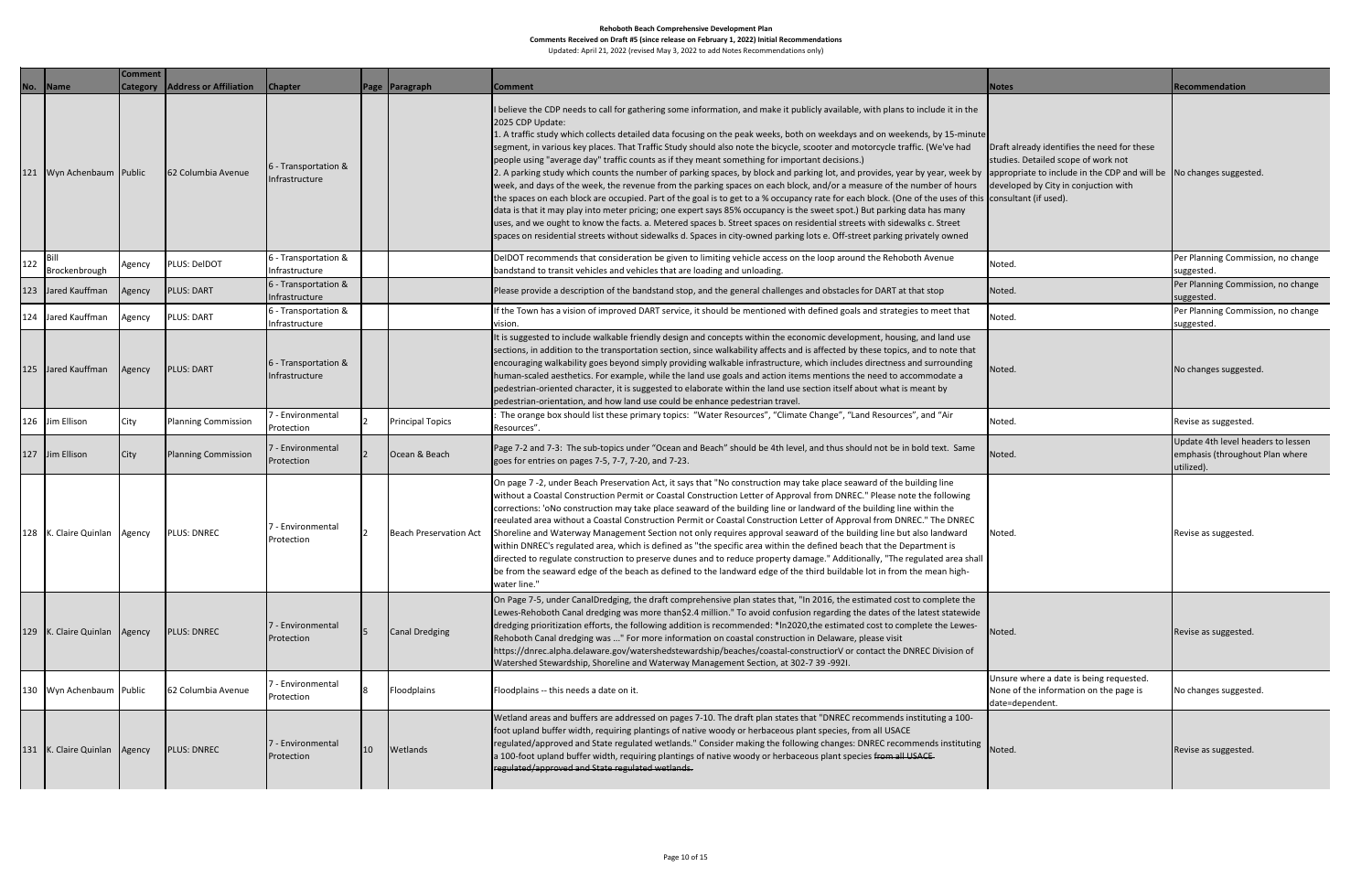**Comments Received on Draft #5 (since release on February 1, 2022) Initial Recommendations**

| Updated: April 21, 2022 (revised May 3, 2022 to add Note |  |  |
|----------------------------------------------------------|--|--|
|                                                          |  |  |

|     | No. Name                         | <b>Comment</b><br><b>Category</b> | <b>Address or Affiliation</b> | <b>Chapter</b>                |    | Page   Paragraph                     | Comment                                                                                                                                                                                                                                                                                                                                                                                                                                                                                                                                                                                                                                                                                                                                                                                                                                                                                                                                                                                                                                                                                                                                                                                                                                                                                                                                                                                                                                                                                                                                                                                                                                                                                                                                                                                                                                                                                                               | <b>Notes</b>                                                                                                                                    | Recommendation                                                                                    |
|-----|----------------------------------|-----------------------------------|-------------------------------|-------------------------------|----|--------------------------------------|-----------------------------------------------------------------------------------------------------------------------------------------------------------------------------------------------------------------------------------------------------------------------------------------------------------------------------------------------------------------------------------------------------------------------------------------------------------------------------------------------------------------------------------------------------------------------------------------------------------------------------------------------------------------------------------------------------------------------------------------------------------------------------------------------------------------------------------------------------------------------------------------------------------------------------------------------------------------------------------------------------------------------------------------------------------------------------------------------------------------------------------------------------------------------------------------------------------------------------------------------------------------------------------------------------------------------------------------------------------------------------------------------------------------------------------------------------------------------------------------------------------------------------------------------------------------------------------------------------------------------------------------------------------------------------------------------------------------------------------------------------------------------------------------------------------------------------------------------------------------------------------------------------------------------|-------------------------------------------------------------------------------------------------------------------------------------------------|---------------------------------------------------------------------------------------------------|
|     | 132 K. Claire Quinlan   Agency   |                                   | <b>PLUS: DNREC</b>            | - Environmental<br>Protection |    | Climate Change                       | Climate change is well addressed starting on page 7-12. The draft comprehensive plan includes reference to the new<br>Delaware Climate Action Plan and addresses the three main concerns associated with climate change: increased heavy<br>precipitation events; temperature rise; and sea level rise.                                                                                                                                                                                                                                                                                                                                                                                                                                                                                                                                                                                                                                                                                                                                                                                                                                                                                                                                                                                                                                                                                                                                                                                                                                                                                                                                                                                                                                                                                                                                                                                                               | Noted.                                                                                                                                          | No changes suggested.                                                                             |
|     | 133   Wyn Achenbaum   Public     |                                   | 62 Columbia Avenue            | - Environmental<br>Protection |    | Forests, Woodlands &<br><b>Trees</b> | the Trees section should speak to the role tree root systems play in dealing with stormwater runoff and groundwater. [it gets Already mentioned as indicated. No need to<br>a mention on 7-18                                                                                                                                                                                                                                                                                                                                                                                                                                                                                                                                                                                                                                                                                                                                                                                                                                                                                                                                                                                                                                                                                                                                                                                                                                                                                                                                                                                                                                                                                                                                                                                                                                                                                                                         | duplicate.                                                                                                                                      | No changes suggested.                                                                             |
|     | 134   Wyn Achenbaum   Public     |                                   | 62 Columbia Avenue            | - Environmental<br>Protection |    | Beach & Boardwalk                    | "The City is located in the Mid-Atlantic and is host to the largest beach in the State." Is ours larger than CHSP's ocean beach?                                                                                                                                                                                                                                                                                                                                                                                                                                                                                                                                                                                                                                                                                                                                                                                                                                                                                                                                                                                                                                                                                                                                                                                                                                                                                                                                                                                                                                                                                                                                                                                                                                                                                                                                                                                      | Believe this was more in reference to the<br>beach "resort" - including amenities.                                                              | Revise language to reflect "largest<br>beach resort."                                             |
|     | 135 Wyn Achenbaum Public         |                                   | 62 Columbia Avenue            | - Environmental<br>Protection |    | Table 7-2                            | table 7-2: Deauville "paid parking"                                                                                                                                                                                                                                                                                                                                                                                                                                                                                                                                                                                                                                                                                                                                                                                                                                                                                                                                                                                                                                                                                                                                                                                                                                                                                                                                                                                                                                                                                                                                                                                                                                                                                                                                                                                                                                                                                   | Unknown what comment is requesting.                                                                                                             | No changes suggested.                                                                             |
|     | 136   K. Claire Quinlan   Agency |                                   | <b>PLUS: DNREC</b>            | - Environmental<br>Protection |    | Greenhouse Gases                     | The State's Weathefization Assistance Program is mentioned on page 7-25. Itis recommended to include specific action items<br>for both energy efficiency and renewable energy infrastructure. Examples are provided below:<br>--Conduct a comprehensive planning effort in sustainable energy, with a specific goal to reduce energy consumption by<br>implementing energy efficiency measures in City operations, including buildings and street lighting. Energy efhciency<br>upgrades may be eligible for funding through the Energy Efficiency Investment Fund, provided through the DNREC Division<br>of climate, coastal, & Energy, to help commercial and industrial customers replace aging or inefficient equipment and<br>systems with energy efficient alternatives (https : //dnrec. alpha. delaware. gov/climate-coastal-energy/effi ciency/ener<br>gyefficiency-investment-fund/). Grants are also provided through the Green Energy Program, which include several different<br>types of green energy funding programs from the state's major electric utilities (www.de.gov/greenenergy). Energy<br>efhciency upgrades, such as a street lighting project, may be eligible for funding assistance through Energize Delaware (https<br>://www.energizedel aware.org).<br>--As part of the sustainability planning effort, utilize renewable energy infrastructure, such as solar and wind, to further<br>reduce pollution. Review all codes to ensure that no barriers exist to solar deployment on rooftops or in ground iurays.<br>--Consider adopting energy efhciency measures in building design and redevelopment to help cut energy costs and make<br>homes more comfortable for occupants.<br>-Adopt a mechanism to provide information on the WeatherizationAssistance Program to customers who are having trouble<br>paying utility bills. (nttps: Ildmec.atpnacommunities/weatherization/). | The State's program is only mentioned in<br>passing in this context.                                                                            | Revise Action Items in Chapter 7 to<br>include consideration of strategies<br>suggested by DNREC. |
|     | 137 Jim Ellison                  | City                              | Planning Commission           | - Environmental<br>Protection | 27 |                                      | Heading should reflect chapter title: "Environmental Protection".                                                                                                                                                                                                                                                                                                                                                                                                                                                                                                                                                                                                                                                                                                                                                                                                                                                                                                                                                                                                                                                                                                                                                                                                                                                                                                                                                                                                                                                                                                                                                                                                                                                                                                                                                                                                                                                     | For consistency, other overviews have been<br>titled based on appropriate content and not<br>chapter title.                                     | No changes suggested.                                                                             |
|     | 138 K. Claire Quinlan Agency     |                                   | <b>PLUS: DNREC</b>            | - Environmental<br>Protection |    | <b>Action Item I</b>                 | The draft comprehensive plan also addresses electric vehicles. On page 7-27,"Action Items" include transitioning the city's<br>fleet vehicles "when possible." It is recommended to establish milestones as to when this could be completed (i.e. 20Vo of<br>the fleet electrified by 2025, etc.) as well as including a vehicle replacement schedule. Additionally, the plan calls for<br>lidentifuing appropriate locations for electric vehicle charging stations, seeking funding for installation. The plan mentions<br>potential funding sources for Level 2 electric vehicle charging equipment provided by the state. The state anticipates<br>changes to its program offerings as well as the funding opportunities. Please contact Breanne Preisen by email at<br>breanne.preisen@delaware.gov or by phone at 302-735-3366 for more information.                                                                                                                                                                                                                                                                                                                                                                                                                                                                                                                                                                                                                                                                                                                                                                                                                                                                                                                                                                                                                                                            | Inappropriate to identify milestones without<br>additional study or input from M&C. This<br>would need to be part of identified City<br>policy. | No changes suggested.                                                                             |
| 39  | <b>Hunter Davis</b><br>Ellison   | City                              | <b>Planning Commission</b>    | - Environmental<br>Protection |    |                                      | NO CHANGES RECOMMENDED. <sup>[2]</sup>                                                                                                                                                                                                                                                                                                                                                                                                                                                                                                                                                                                                                                                                                                                                                                                                                                                                                                                                                                                                                                                                                                                                                                                                                                                                                                                                                                                                                                                                                                                                                                                                                                                                                                                                                                                                                                                                                | Noted.                                                                                                                                          | No changes suggested.                                                                             |
|     | 140   Wyn Achenbaum   Public     |                                   | 62 Columbia Avenue            | - Environmental<br>Protection |    |                                      | How are we moving, in this document, to increase resiliency? Might we move toward a little less coverage for future<br>development within our commercial districts? (It is worth asking who benefits from more coverage, and who loses<br>something they think they're entitled to.)                                                                                                                                                                                                                                                                                                                                                                                                                                                                                                                                                                                                                                                                                                                                                                                                                                                                                                                                                                                                                                                                                                                                                                                                                                                                                                                                                                                                                                                                                                                                                                                                                                  | See recommendations identified in Chapter                                                                                                       | No changes suggested.                                                                             |
| l41 | K. Claire Quinlan   Agency       |                                   | <b>PLUS: DNREC</b>            | - Environmental<br>Protection |    |                                      | The city should develop and adopt an ordinance requiring a 100-foot vegetated buffer zone (not a setback) from all<br>wetlands, waterbodies and waterways for new development, where practicable.                                                                                                                                                                                                                                                                                                                                                                                                                                                                                                                                                                                                                                                                                                                                                                                                                                                                                                                                                                                                                                                                                                                                                                                                                                                                                                                                                                                                                                                                                                                                                                                                                                                                                                                     | Feasibility evaluation already identified<br>related to wetland buffers/setbacks.                                                               | No changes suggested.                                                                             |
|     | 142   K. Claire Quinlan          | Agency                            | <b>PLUS: DNREC</b>            | - Environmental<br>Protection |    |                                      | Vegetated buffers are not equivalent to setbacks, as residential lots, walkways, and stormwater management facilities<br>should not be contained within the vegetated buffer zone. Vegetated buffer zones should be left undisturbed during<br>construction and should be identified outside of the Limit of Disturbance (LOD) on the engineering plans. In some instances,<br>stormwater outfalls, conveyances, and emergency spillways may cross through these zones, and will require temporary<br>disturbance during construction.                                                                                                                                                                                                                                                                                                                                                                                                                                                                                                                                                                                                                                                                                                                                                                                                                                                                                                                                                                                                                                                                                                                                                                                                                                                                                                                                                                                | Feasibility evaluation already identified<br>related to wetland buffers/setbacks.                                                               | No changes suggested.                                                                             |
|     | 143 K. Claire Quinlan Agency     |                                   | <b>PLUS: DNREC</b>            | - Environmental<br>Protection |    |                                      | Designate all vegetated buffers as un-subdivided open space. No portion of any building lot should be within the buffer.<br>Signage should be installed at the edge and within the buffer zones to deter residents from encroaching into these common<br>areas.                                                                                                                                                                                                                                                                                                                                                                                                                                                                                                                                                                                                                                                                                                                                                                                                                                                                                                                                                                                                                                                                                                                                                                                                                                                                                                                                                                                                                                                                                                                                                                                                                                                       | Recommendation is too detailed for the CDP.<br>Would be part of evaluation/code revisions.                                                      | No changes suggested.                                                                             |
|     | 144   K. Claire Quinlan   Agency |                                   | <b>PLUS: DNREC</b>            | - Environmental<br>Protection |    |                                      | Buffer zones should be planted exclusively with native trees and plants, as indicated in the comprehensive plan. Native<br>plants are well-suited to our climate and require limited maintenance. They also provide an increasingly important role in<br>the survival of native birds and beneficial insects whose habitat is shrinking due to development and climate change.                                                                                                                                                                                                                                                                                                                                                                                                                                                                                                                                                                                                                                                                                                                                                                                                                                                                                                                                                                                                                                                                                                                                                                                                                                                                                                                                                                                                                                                                                                                                        | Recommendation is too detailed for the CDP.<br>Would be part of evaluation/code revisions.                                                      | No changes suggested.                                                                             |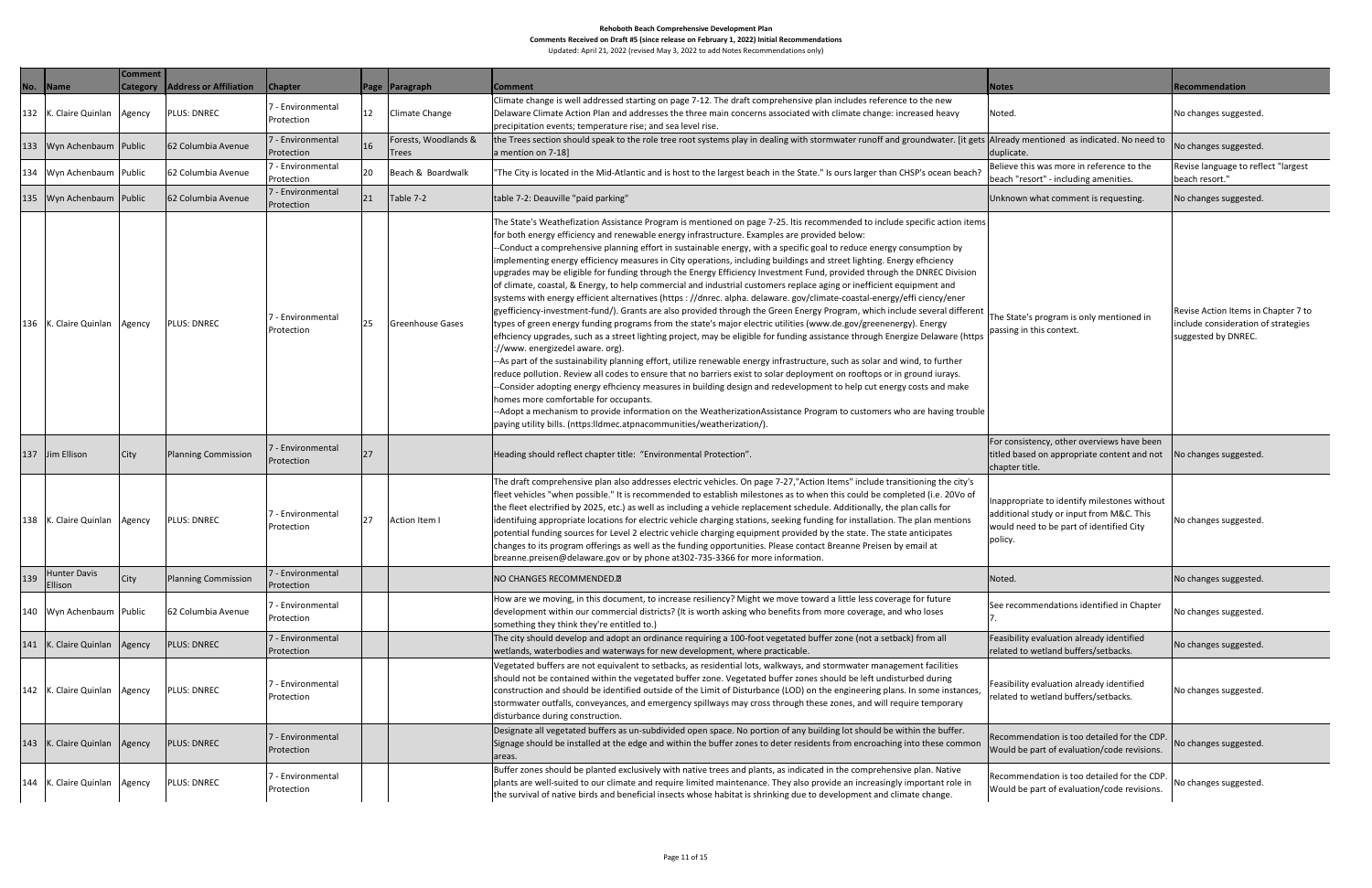| No. | <b>Name</b>                  | <b>Comment</b><br><b>Category</b> | <b>Address or Affiliation</b> | <b>Chapter</b>                      | Page   Paragraph                | <b>Comment</b>                                                                                                                                                                                                                                                                                                                                                                                                                                                                                                                                                                                                                                                                                                                                                                                                                                                                                                                                                                                                                                                                                                                  | <b>Notes</b>                                                                                                                                                                                                                                                                                                                                                                                                           | Recommendation            |
|-----|------------------------------|-----------------------------------|-------------------------------|-------------------------------------|---------------------------------|---------------------------------------------------------------------------------------------------------------------------------------------------------------------------------------------------------------------------------------------------------------------------------------------------------------------------------------------------------------------------------------------------------------------------------------------------------------------------------------------------------------------------------------------------------------------------------------------------------------------------------------------------------------------------------------------------------------------------------------------------------------------------------------------------------------------------------------------------------------------------------------------------------------------------------------------------------------------------------------------------------------------------------------------------------------------------------------------------------------------------------|------------------------------------------------------------------------------------------------------------------------------------------------------------------------------------------------------------------------------------------------------------------------------------------------------------------------------------------------------------------------------------------------------------------------|---------------------------|
|     | 145 Edie & Jim Herron Public |                                   | 36 Park Avenue                | 8 - Implementation                  | Last                            | On page 8-2, in the second line of the last paragraph, there is a typo. The text says "completed by by July 203". [I assume<br>[that it should read "completed by July 2030"]                                                                                                                                                                                                                                                                                                                                                                                                                                                                                                                                                                                                                                                                                                                                                                                                                                                                                                                                                   | Noted.                                                                                                                                                                                                                                                                                                                                                                                                                 | Revise as suggested.      |
|     | 146   Wyn Achenbaum   Public |                                   | 62 Columbia Avenue            | - Implementation                    | Plan Update                     | "July 203" should be "July 2030" -- The state says "at least every 5 years"                                                                                                                                                                                                                                                                                                                                                                                                                                                                                                                                                                                                                                                                                                                                                                                                                                                                                                                                                                                                                                                     | Noted. Language does not preclude this being<br>done sooner if desired by the City.                                                                                                                                                                                                                                                                                                                                    | Revise year as suggested. |
|     | 147   Wyn Achenbaum   Public |                                   | 62 Columbia Avenue            | - Implementation                    | Plan Update                     | It seems to me that if this is the 2020 CDP, the next must be in 2030, and we ought to do the update in 2025.                                                                                                                                                                                                                                                                                                                                                                                                                                                                                                                                                                                                                                                                                                                                                                                                                                                                                                                                                                                                                   | Per State law, the next full update must be<br>completed within 10 years of adoption (2032)<br>with the interceding 5-year review (2027).<br>The City may choose to update on a<br>2030/2025 timeline. This language has<br>already been updated to reflect this during a<br>previous review; the included language<br>reflects that PC decision.                                                                      | No changes suggested      |
|     | 148   Wyn Achenbaum   Public |                                   | 62 Columbia Avenue            | - Implementation                    | Goal #1 (Transp.)               | "Adopt a clear, well defined Traffic Management System which will address traffic congestion at peak periods and identify<br>alternative modes of transportation to include motorized and nonmotorized." Would be wise to have DATA in hand before<br>starting the process, so that we can determine whether the "clear, well defined Traffic Management System" turns out to<br>make a difference, or if the situation is simply out of control.                                                                                                                                                                                                                                                                                                                                                                                                                                                                                                                                                                                                                                                                               | This is a goal. Action items reflect more<br>specific recommendations to help meet goal.   No changes suggested.<br>Intent is not to blindly adopt policies.                                                                                                                                                                                                                                                           |                           |
|     | 149   Wyn Achenbaum   Public |                                   | 62 Columbia Avenue            | - Implementation                    | Action Item I                   | "Strengthen coordination efforts and partnerships between the public and private sectors to help solve infrastructure needs<br>and other critical problems." Does this force us into accepting proposals made by private entities that relate to critical<br>problems?                                                                                                                                                                                                                                                                                                                                                                                                                                                                                                                                                                                                                                                                                                                                                                                                                                                          | It does not. This action item only speaks to<br>strengthening coordination efforts.                                                                                                                                                                                                                                                                                                                                    | No changes suggested.     |
| 150 | Jim Ellison                  | City                              | <b>Planning Commission</b>    | AB - Resources &<br>References      | Land Use                        | Chapter 11 is actually Chapter 4.                                                                                                                                                                                                                                                                                                                                                                                                                                                                                                                                                                                                                                                                                                                                                                                                                                                                                                                                                                                                                                                                                               | Noted.                                                                                                                                                                                                                                                                                                                                                                                                                 | Revise as suggested.      |
|     | 151   Wyn Achenbaum   Public |                                   | 62 Columbia Avenue            | AB - Resources &<br>References      | Sussex County Tax<br>Exemptions | "The County offers tax exemptions to qualifying residents that are disabled or over the age of 65." suggest "who" rather than Noted.<br>"that"; and a mention of the School tax exemption for qualifying residents (which I have in mind are provided by the State).                                                                                                                                                                                                                                                                                                                                                                                                                                                                                                                                                                                                                                                                                                                                                                                                                                                            |                                                                                                                                                                                                                                                                                                                                                                                                                        | Revise as suggested.      |
|     | 152   Wyn Achenbaum   Public |                                   | 62 Columbia Avenue            | AB - Resources &<br>References      | Table AB5-1                     | table AB5-I. Where are the 204 professional  waste management people? Where do hotel and restaurant employees show<br>up in this? just part of the 44? Where are the manufacturing people? Top employers Grotto, Atlantic Sands, Boardwalk Plaza<br>together employ 139+ 115=254, far more than "accommodation and food services"                                                                                                                                                                                                                                                                                                                                                                                                                                                                                                                                                                                                                                                                                                                                                                                               | This table shows data on the industries of<br>Rehoboth's citizens (not necessarily the<br>industries found within the City). Hotel and<br>restaurant employees fall within the "Arts,<br>entertainment, recreation, accommodation,<br>and food services" industry. This table does<br>not relate to the data found in Table AB5-2,<br>which is top employers within the City (not<br>top employers of City residents). | No changes suggested.     |
|     | 153   Wyn Achenbaum   Public |                                   | 62 Columbia Avenue            | AB - Resources &<br>References      | Table AB5-3                     | table AB5-3 -- add a very narrow column after the 2nd column, to make the table clearer, and add a total (78) to tie to table<br>[AB5-2. Is this full time employees, or full time equivalents? Does the CDP report the seasonal positions somewhere?                                                                                                                                                                                                                                                                                                                                                                                                                                                                                                                                                                                                                                                                                                                                                                                                                                                                           | The City's seasonal positions are not reported No changes suggested.<br>within the CDP.                                                                                                                                                                                                                                                                                                                                |                           |
|     | 154   Wyn Achenbaum   Public |                                   | 62 Columbia Avenue            | <b>AC</b> - Community<br>Engagement |                                 | Does this need to be included?? "A new :free-standing public restroom building was incorporated into the draft Gerar Park<br>Master Plan, which proposed a redesign of the easternmost end of Lake Gerar and incorporated a larger ADA compliant<br>children's playground, reconfigured parking area at Marni er's Park (triangular grass area at Lake A venue and Surfside A<br>venue), a dog park, kayak launch, amphitheater, water sculpture, and kayak storage facility. The draft master plan generated<br>substantial opposition from the community and has since been rejected by the Mayor and Commissioners." Seems that what<br>was approved should be included. Did we use portapotties in for July 24, 2021?                                                                                                                                                                                                                                                                                                                                                                                                       | This appendix includes background<br>information and data obtained during<br>Planning Commission interviews with the<br>noted committees/organizations when they<br>were completed.                                                                                                                                                                                                                                    | No changes suggested.     |
|     | 155   Wyn Achenbaum   Public |                                   | 62 Columbia Avenue            | AC - Community<br>Engagement        |                                 | "The Committee considered the topic of what new elements might be used to rebuild the boardwalk after a catastrophic<br>event. The Committee made a list of potential changes to the boardwalk structure and amenities for consideration in the<br>levent of a catastrophic event to afford sufficient time for pre-planning to take place prior to a disaster." Here's a wild idea: a<br>bike lane at the second floor level, or even a double-decker deck, which would also allow walkers below to walk in shade. It<br>would need to be kept away from the 2nd floors of the multi-story buildings, and might produce some resentment among<br>hotel owners. It would take one form at the wide portions of the boardwalk, and another at the narrower portion. The ramps noted committees/organizations when they<br>at each end, and maybe another set near the midpoint, would need to be thought through, but perhaps a kayak lift could<br>serve as an alternative model. (The PR alone could be great. And it would give bikers a way to move safely through town on<br>their way to and from the Gordons Pond trail.) | This appendix includes background<br>information and data obtained during<br>Planning Commission interviews with the<br>were completed.                                                                                                                                                                                                                                                                                | No changes suggested.     |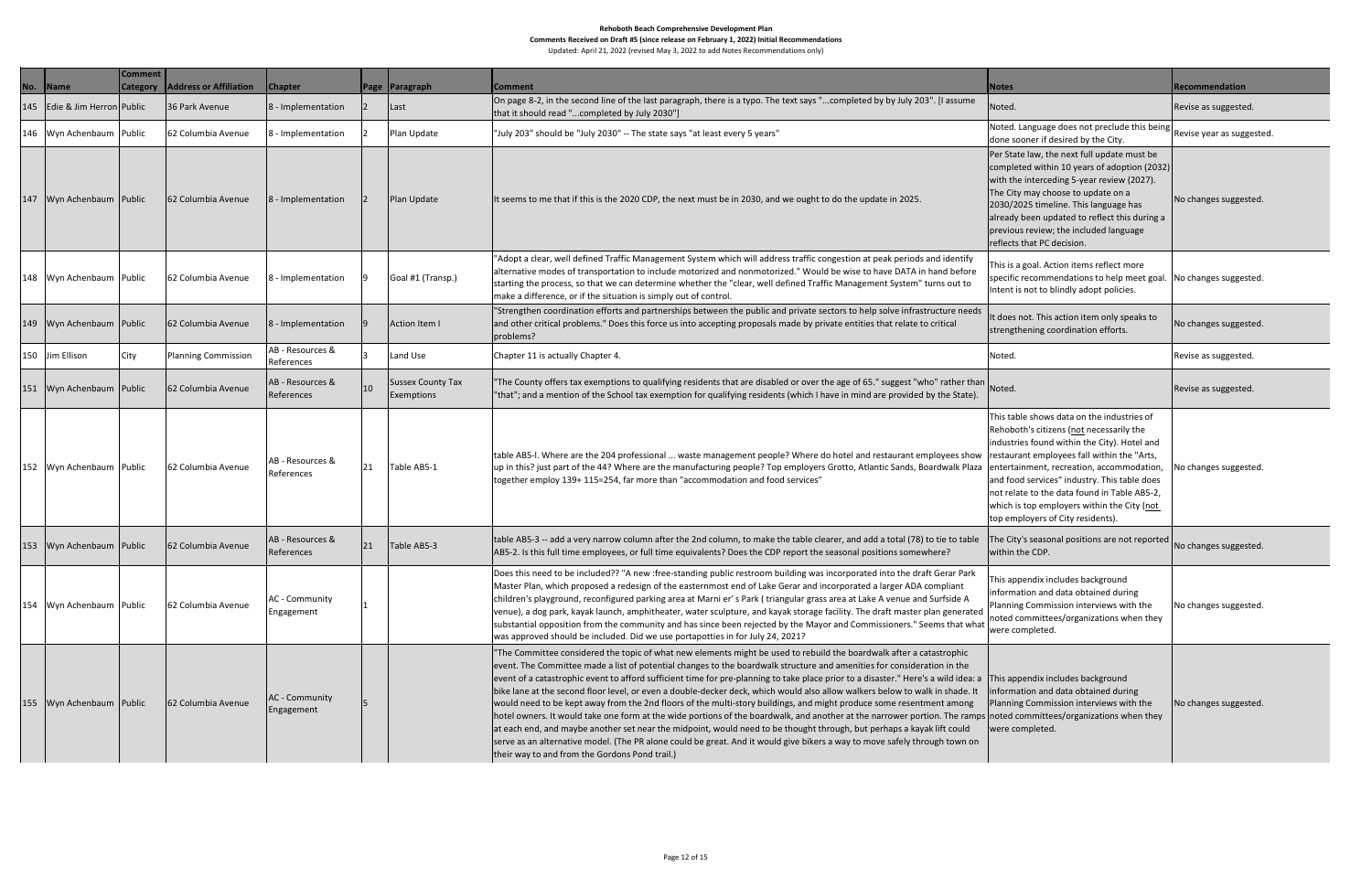**Comments Received on Draft #5 (since release on February 1, 2022) Initial Recommendations**

| No. Name                     | <b>Comment</b><br><b>Category</b> | <b>Address or Affiliation</b>                        | <b>Chapter</b>               | <b>Page Paragraph</b>  | Comment                                                                                                                                                                                                                                                                                                                                                                                                                                                                                                                                                                                                                                                                                                                                                                                                                                                                                                                                                                                                                                                                                                                                        | <b>Notes</b>                                                                                                                                                                                                                                                                                                                                                                                                                                    | Recommendation                                     |
|------------------------------|-----------------------------------|------------------------------------------------------|------------------------------|------------------------|------------------------------------------------------------------------------------------------------------------------------------------------------------------------------------------------------------------------------------------------------------------------------------------------------------------------------------------------------------------------------------------------------------------------------------------------------------------------------------------------------------------------------------------------------------------------------------------------------------------------------------------------------------------------------------------------------------------------------------------------------------------------------------------------------------------------------------------------------------------------------------------------------------------------------------------------------------------------------------------------------------------------------------------------------------------------------------------------------------------------------------------------|-------------------------------------------------------------------------------------------------------------------------------------------------------------------------------------------------------------------------------------------------------------------------------------------------------------------------------------------------------------------------------------------------------------------------------------------------|----------------------------------------------------|
| 156   Wyn Achenbaum   Public |                                   | 62 Columbia Avenue                                   | AC - Community<br>Engagement |                        | "Removal of shrubbery in the median east of the traffic circle" -- the shrubbery may be gone, but the trees in the median the $ $<br>other plantings there obscure the view of westbound cars as one comes around the traffic circle heading for Columbia A<br>venue.                                                                                                                                                                                                                                                                                                                                                                                                                                                                                                                                                                                                                                                                                                                                                                                                                                                                          | This appendix includes background<br>information and data obtained during<br>Planning Commission interviews with the<br>noted committees/organizations when they<br>were completed.                                                                                                                                                                                                                                                             | No changes suggested.                              |
| 157 Wyn Achenbaum Public     |                                   | 62 Columbia Avenue                                   | AC - Community<br>Engagement |                        | Does "Get a jitney service in place with a loop around the City and have it stop in front of parks and vacant lots" require RB to information and data obtained during<br>do that, or is it merely an idea to be considered? How does the reader know which it is? IS putting it in the Appendices<br>lindication that it is just an idea, or does this have the force of law?                                                                                                                                                                                                                                                                                                                                                                                                                                                                                                                                                                                                                                                                                                                                                                 | This appendix includes background<br>Planning Commission interviews with the<br>noted committees/organizations when they<br>were completed.                                                                                                                                                                                                                                                                                                     | No changes suggested.                              |
| 158   Wyn Achenbaum   Public |                                   | 62 Columbia Avenue                                   | AC - Community<br>Engagement |                        | "In addition to these programs and services, CAMP Rehoboth played an active role in the advancement of marriage equality<br>In Delaware and worked to educate  " "worked" should be "works"                                                                                                                                                                                                                                                                                                                                                                                                                                                                                                                                                                                                                                                                                                                                                                                                                                                                                                                                                    | This appendix includes background<br>information and data obtained during<br>Planning Commission interviews with the<br>noted committees/organizations when they<br>were completed.                                                                                                                                                                                                                                                             | No changes suggested.                              |
| 159 Wyn Achenbaum Public     |                                   | 62 Columbia Avenue                                   | AC - Community<br>Engagement |                        | "Explain how the City gets funding from the dock" How does the City get funding from the dock? When will we break even<br>on what we spent? Who collects it?                                                                                                                                                                                                                                                                                                                                                                                                                                                                                                                                                                                                                                                                                                                                                                                                                                                                                                                                                                                   | This appendix includes background<br>information and data obtained during<br>Planning Commission interviews with the<br>noted committees/organizations when they<br>were completed.                                                                                                                                                                                                                                                             | No changes suggested.                              |
| 160 Jim Ellison              | City                              | <b>Planning Commission</b>                           | AC - Community<br>Engagement | Rehoboth Art League    | Rehoboth Art League: The RAL serves the greater region and should be listed under that category. (I say this as a recent<br>chair of the Board of Trustees)                                                                                                                                                                                                                                                                                                                                                                                                                                                                                                                                                                                                                                                                                                                                                                                                                                                                                                                                                                                    | Noted.                                                                                                                                                                                                                                                                                                                                                                                                                                          | Relocate to appropriate appendix<br>section        |
| 161 Jim Ellison              | City                              | Planning Commission                                  | AC - Community<br>Engagement | Rehoboth Beach Library | Correct title is Rehoboth Beach PUBLIC Library                                                                                                                                                                                                                                                                                                                                                                                                                                                                                                                                                                                                                                                                                                                                                                                                                                                                                                                                                                                                                                                                                                 | Noted                                                                                                                                                                                                                                                                                                                                                                                                                                           | Revise as suggested.                               |
| 162 Dorothy Morris           | Agency                            | PLUS: Office of State<br>Planning Coordination       | AD - Public Comments 2       |                        | CERTIFICATION COMMENT: Please provide written verification that the comprehensive plan has been shared with and<br>reviewed by the county and near-by local jurisdictions. In Rehoboth's case, it states the plan was shared with the Town of<br>Dewey Beach, the Town of Henlopen Acres, the City of Lewes, and Sussex County. Please include, in appendix D, any written<br>correspondence between the city and these jurisdictions regarding the plan and any changes made to the plan as a result of<br>these comments. If any of the jurisdictions were notified and did not respond, that information should be included as well.                                                                                                                                                                                                                                                                                                                                                                                                                                                                                                        | Noted. Sections inserted as placeholders in<br>Appendix D.                                                                                                                                                                                                                                                                                                                                                                                      | Update Appendix D to include received<br>comments. |
| 163 Jim Dedes                | Agency                            | Town of Dewey Beach<br><b>Assistant Town Manager</b> | General                      |                        | Thank you for sharing your draft plan with the Town of Dewey Beach. I have had the opportunity to read through the draft<br>Comprehensive Plan as requested. I am most impressed with the comprehensive review the City of Rehoboth has put forth<br>in development of the draft plan. I plan to share this with our Town Manager, Mayor and Town Commissioners, and our<br>Planning and Zoning Commission. They may also wish to provide feedback.                                                                                                                                                                                                                                                                                                                                                                                                                                                                                                                                                                                                                                                                                            | Noted. No additional comments from Dewey<br>Beach have been submitted.                                                                                                                                                                                                                                                                                                                                                                          | No changes suggested.                              |
| 164   Wyn Achenbaum   Public |                                   | 62 Columbia Avenue                                   | General                      |                        | The 2010 CDP is a bit over 100 pages. This report, in its current form, is 266. I recommend that the CDP be restructured<br>before it is finalized. The current draft contains a huge amount of important and useful information, and putting it at<br>everyone's fingertips is excellent, but the CDP is intended to be primarily a decision-making tool. Having so much reference<br>information embedded in its chapters obfuscates its purpose. Please consider moving to new appendices the information<br>that doesn't enter into ongoing decision-making. This needs to serve as guidance to people who want to build; to BI and BOA document's format and is the agreed upon<br>and PC members who need to know how far code can be stretched; to M&C members who will be undertaking a thorough<br>review of our Building Code and Zoning Code; to M&C members who must judge proposals before them, and who makes the<br>decision. Put the information about earlier CDP's in one appendix; much of Chapter 3 (Community Character and Profile) in<br>another; and from the other chapters, all that isn't directive in its purpose. | The draft reflects multiple revisions to the<br>version desired by the PC.                                                                                                                                                                                                                                                                                                                                                                      | No changes suggested.                              |
| 165 Janelle Cornwell         | Agency                            | City of Lewes                                        | General                      |                        | I have read the plan and have no issues.                                                                                                                                                                                                                                                                                                                                                                                                                                                                                                                                                                                                                                                                                                                                                                                                                                                                                                                                                                                                                                                                                                       | Noted.                                                                                                                                                                                                                                                                                                                                                                                                                                          | No changes suggested.                              |
| 166   Wyn Achenbaum   Public |                                   | 62 Columbia Avenue                                   | General                      |                        | It is not incumbent on us - or necessarily in our best interests - to seek to satisfy the preferences of people who reside just<br> beyond our borders, beyond assuring access and egress to those who go to Henlopen Acres, North Shores and CHSP. And it is<br>not incumbent on us to satisfy the non-resident owners of land in our commercial district. Further, it should not be a primary<br>goal to make owning land within our borders profitable. (That may happen as a result of promoting "the health, safety,<br>prosperity and general public welfare of the jurisdiction's residents" -but it is a by-product, not a purpose.)                                                                                                                                                                                                                                                                                                                                                                                                                                                                                                   | In part, you are correct, but the City provides<br>services to more than just its citizens. It is a<br>resort community that attracts visitors from<br>nearby areas and furtherr destinations and it<br>also is home to many of the<br>services/amenities enjoyed by those from<br>outside the community as well. It is<br>important to recognize that "visitors" is still a<br>key stakeholder group and address in an<br>appropriate fashion. | No changes suggested.                              |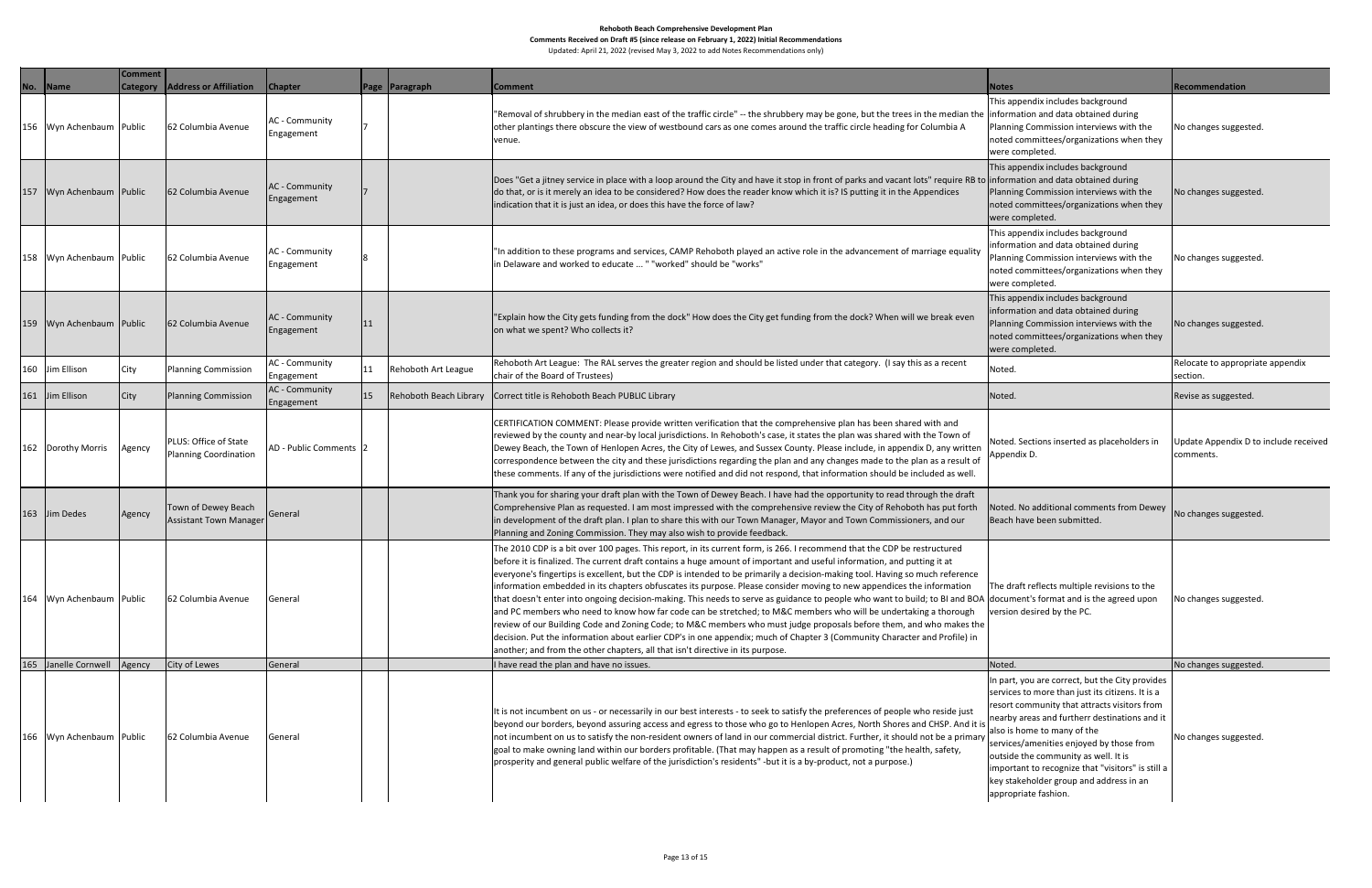**Comments Received on Draft #5 (since release on February 1, 2022) Initial Recommendations**

| No. | Name                             | <b>Comment</b><br><b>Category</b> | <b>Address or Affiliation</b> | <b>Chapter</b> | Page   Paragraph | <b>Comment</b>                                                                                                                                                                                                                                                                                                                                                                                                                                                                                                                                                                                                                                               | <b>Notes</b>                                                                                                                                                                                                                                                                                         | Recommendation            |
|-----|----------------------------------|-----------------------------------|-------------------------------|----------------|------------------|--------------------------------------------------------------------------------------------------------------------------------------------------------------------------------------------------------------------------------------------------------------------------------------------------------------------------------------------------------------------------------------------------------------------------------------------------------------------------------------------------------------------------------------------------------------------------------------------------------------------------------------------------------------|------------------------------------------------------------------------------------------------------------------------------------------------------------------------------------------------------------------------------------------------------------------------------------------------------|---------------------------|
| 167 | Wyn Achenbaum Public             |                                   | 62 Columbia Avenue            | General        |                  | It is also worth remembering that the median age of the residents of the city is 64.1 years.3 32019. Source: https://<br>datausa.io/profile/ geo/rehoboth-beach-de; https://www.city-data.com/city/Rehoboth-Beach-Delaware.html says 65.4<br>years. Zipcode 19971 is 60.5 years, per https://www.city-data.com/zips/19971.html                                                                                                                                                                                                                                                                                                                               | 2015-2019 American Community Survey data No changes suggested.<br>reports the median age for the City as 64.1.                                                                                                                                                                                       |                           |
|     | 168 Wyn Achenbaum Public         |                                   | 62 Columbia Avenue            | General        |                  | "Investors" and "Developers" are not the small-business people who stay around to create and build businesses here. How<br>many of our businesses own the site on which they operate? Yet they pour money into those buildings they don't own, and,<br>at the end of their lease, it is the building's owner who has the valuable asset. It appreciates not because of anything the<br>landlord is doing or providing, but because of the activity of the tenant and of the community as a whole.                                                                                                                                                            | In the context of this CDP, "investor" relates<br>to any person, business, or other entity<br>investing money into a physical property,<br>business (tangible or intangible), or other<br>similar. Developer would similarly reflect any<br>party that is making a physical change to a<br>property. | No changes suggested      |
|     | 169   Wyn Achenbaum   Public     |                                   | 62 Columbia Avenue            | General        |                  | The constraint of our size has to be the starting point for all that follows. And we need to be aware that maximizing and<br>optimizing are often two very different things.                                                                                                                                                                                                                                                                                                                                                                                                                                                                                 | Noted.                                                                                                                                                                                                                                                                                               | No changes suggested.     |
|     | 170   Wyn Achenbaum   Public     |                                   | 62 Columbia Avenue            | General        |                  | Maintaining the charm, scale and unique appeal that is RB is the next priority. It needs to remain a special place to visit, a<br>welcoming and relaxed place to live, and a good place to run a small business. If the priority becomes maximizing the profit<br>that can be made by folks who simply "invest" in land here, and build the largest building that can be squeezed onto a lot by<br>pushing for dispensations from the specifications of our code - and the beneficiaries never needing to be impacted by the<br>effects those dispensations have on the residents and others who come here on a regular basis, we will have gone astray.     | No revisions identified.                                                                                                                                                                                                                                                                             | No changes suggested      |
|     | 171 Wyn Achenbaum Public         |                                   | 62 Columbia Avenue            | General        |                  | In order to retain our scale and our charm, and the welcome we give to a wide range of visitors - ours is the closest ocean<br>beach for many millions of people from the DC and Baltimore metros and for many Delaware residents; we compete with<br>the southern NJ beaches for the Wilmington and Philadelphia metros - we must concentrate on what makes us special, and<br>seek to protect it, not to risk it.                                                                                                                                                                                                                                          | No revisions identified.                                                                                                                                                                                                                                                                             | No changes suggested.     |
|     | 172   Wyn Achenbaum   Public     |                                   | 62 Columbia Avenue            | General        |                  | We aren't here to see how far the limits can be pushed.                                                                                                                                                                                                                                                                                                                                                                                                                                                                                                                                                                                                      | No revisions identified                                                                                                                                                                                                                                                                              | No changes suggested      |
|     | 173   Wyn Achenbaum   Public     |                                   | 62 Columbia Avenue            | General        |                  | Arguably, our beach coupled with our unique "personality" of small, interesting restaurants and businesses that serve the<br>preferences of our visitors and restaurants, are sufficient. Do we feel a need to seek to bring more 1 %-ers here, or might<br>there be more people to serve beyond that threshold?                                                                                                                                                                                                                                                                                                                                             | No revisions identified.                                                                                                                                                                                                                                                                             | No changes suggested.     |
| 174 | Wyn Achenbaum Public             |                                   | 62 Columbia Avenue            | General        |                  | Do we want to cram more in? For whose benefit? And at the loss of what?                                                                                                                                                                                                                                                                                                                                                                                                                                                                                                                                                                                      | No revisions identified.                                                                                                                                                                                                                                                                             | No changes suggested      |
|     | 175 Wyn Achenbaum Public         |                                   | 62 Columbia Avenue            | General        |                  | Let's conserve what we've got; maintain and upgrade it. Let's not write a plan that is designed to provide loopholes through<br>which larger and more buildings can be built.                                                                                                                                                                                                                                                                                                                                                                                                                                                                                | No revisions identified.                                                                                                                                                                                                                                                                             | No changes suggested.     |
|     | 176   Wyn Achenbaum   Public     |                                   | 62 Columbia Avenue            | General        |                  | We are very fortunate that the Army Corps of Engineers will continue to renourish our beach for decades to come. But we'd<br>be wise not to encourage more development of major buildings along our Boardwalk, given the changing climate.                                                                                                                                                                                                                                                                                                                                                                                                                   | No revisions identified.                                                                                                                                                                                                                                                                             | No changes suggested.     |
|     | 177   Wyn Achenbaum   Public     |                                   | 62 Columbia Avenue            | General        |                  | Moneyed interests want what they want, but they don't promise to stay here to "enjoy" the consequences of what they<br>want; they move on to their next opportunity. That's what they do, what they're for.                                                                                                                                                                                                                                                                                                                                                                                                                                                  | No revisions identified.                                                                                                                                                                                                                                                                             | No changes suggested.     |
|     | 178   Wyn Achenbaum   Public     |                                   | 62 Columbia Avenue            | General        |                  | Our CDP should not be designed to be a permissive document. Not all "development" is a good thing. Adding more 5+<br>bedroom houses on lots not large enough to park all the cars that come with them is not wise policy.                                                                                                                                                                                                                                                                                                                                                                                                                                    | No revisions identified.                                                                                                                                                                                                                                                                             | No changes suggested.     |
|     | 179   Wyn Achenbaum   Public     |                                   | 62 Columbia Avenue            | General        |                  | The Canal, from Dewey Beach to well above the northernmost of our land area, is part of the City. [Map 2, at p. 93 of 266,<br>suggests that the portion of the Canal that is part of the City stops near the Henlopen Acres Marina, and that is not my<br>understanding.] What is in our residents' best interest in relation to the Canal? For example, it is probably not to encourage<br>canal traffic that requires the opening of the drawbridge on which most city residents, most HA & NS residents, and most<br>visitors depend.                                                                                                                     | Maps reflect current boundary of the City, as  <br>maintained by the Office of State Planning.                                                                                                                                                                                                       | No changes suggested.     |
|     | 180   Wyn Achenbaum   Public     |                                   | 62 Columbia Avenue            | General        |                  | Further, knowing what we know about climate change and sea level rise, and that with warming oceans, clouds are holding<br>more moisture and storms are stalling more often, do we really want to "collaborate" with any kind oflarge dense<br>development along our Boardwalk? Haven't the experiences of other communities in the past decade shifted our<br>perspective a bit? We sit at sealevel, and that has a different meaning from what it meant 10 or 20 years ago. We have been<br>fortunate with respect to hurricanes, and hope that continues, but we also experienced the 1962 storm which lasted several<br>days and did significant damage. | No revisions identified.                                                                                                                                                                                                                                                                             | No changes suggested      |
| 181 | <b>City</b><br>Jim Ellison       |                                   | Planning Commission           | General        |                  | You have established the following structure for text headings: 1: Primary Topic: Blue band with white bold caps; 2:<br>Secondary Topic: Blue bold caps underlined; 3: 3rd level Topic: Black bold caps; 4: 4th level Topic: Black caps and lower<br>case, underlined, no bold. NOTE: Page AB-4 has a perfect display of these four levels of topics. Many of the inconsistencies<br>listed below have to do with this structure.                                                                                                                                                                                                                            | 4th level header on identified page is bolded.<br>Can modify throughout document to reflect<br>only sentence case/underlined.                                                                                                                                                                        | Revise Plan as suggested. |
|     | 182   K. Claire Quinlan   Agency |                                   | <b>PLUS: DNREC</b>            | General        |                  | Staff from the Delaware Department of Natural Resources and Environmental Control (DNREC) reviewed the draft<br>comprehensive plan submitted for PLUS review. The absence of comments regarding specific resources does not indicate<br>that there are not additional constraints or environmental issues, nor does it indicate DNREC support of a particular plan<br>element. Municipal officials are encouraged to reach out to Clare Quinlan at (302) 735-3480 if they have any specific<br>requests for information.                                                                                                                                     | Noted.                                                                                                                                                                                                                                                                                               | No changes suggested      |